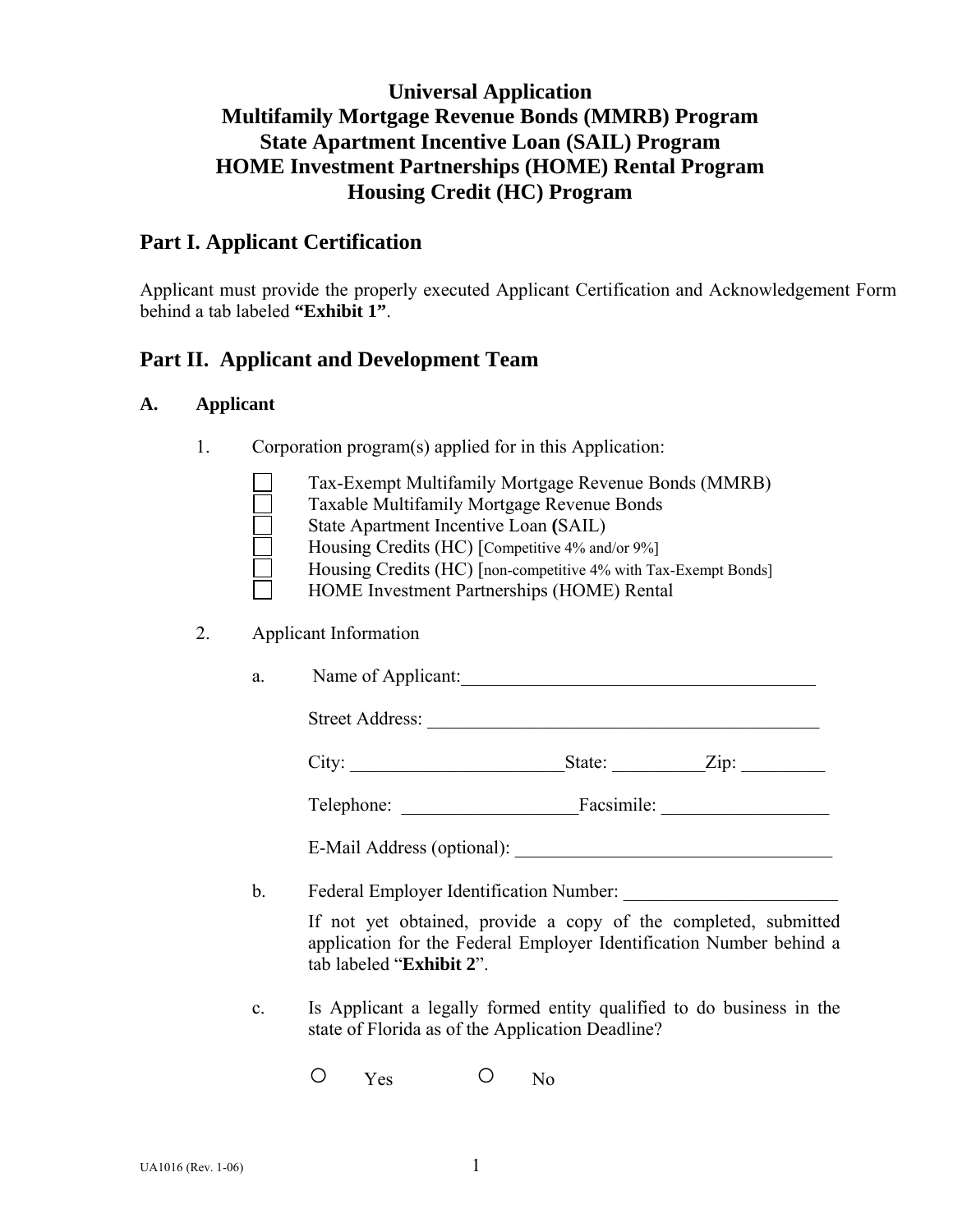Provide required documentation behind a tab labeled "**Exhibit 3**".

 d. If applying for HC: Is the Applicant a limited partnership or limited liability company?

O Yes O No

- e. Is Applicant applying as a Non-Profit organization?
	- O Yes O No

If answer is "Yes", is Applicant applying as a 100% Non-Profit?

O Yes O No

If answer to either of the above questions is "Yes", Applicant must respond to (1) and (2) below. If answer is "No", skip Non-Profit status questions and proceed to question 3 below.

- (1) Provide the following documentation for each non-profit entity
	- (a) attorney opinion letter behind a tab labeled "**Exhibit 4**"; and
	- (b) IRS determination letter behind a tab labeled "**Exhibit 5**".
- (2) Answer the following questions
	- (a) Is the Applicant a public housing authority created by section 421.04, Florida Statutes?

O Yes O No

 (b) Is the Applicant or one of its general partners a Non-Profit entity that is an Affiliate of a public housing authority created by section 421.04, Florida Statutes?

O Yes O No

(c)Is the Applicant or one of its general partners a public housing authority or incorporated as a Non-Profit entity pursuant to Chapter 617, Florida Statutes, or similar state statute if incorporated outside Florida?

O Yes O No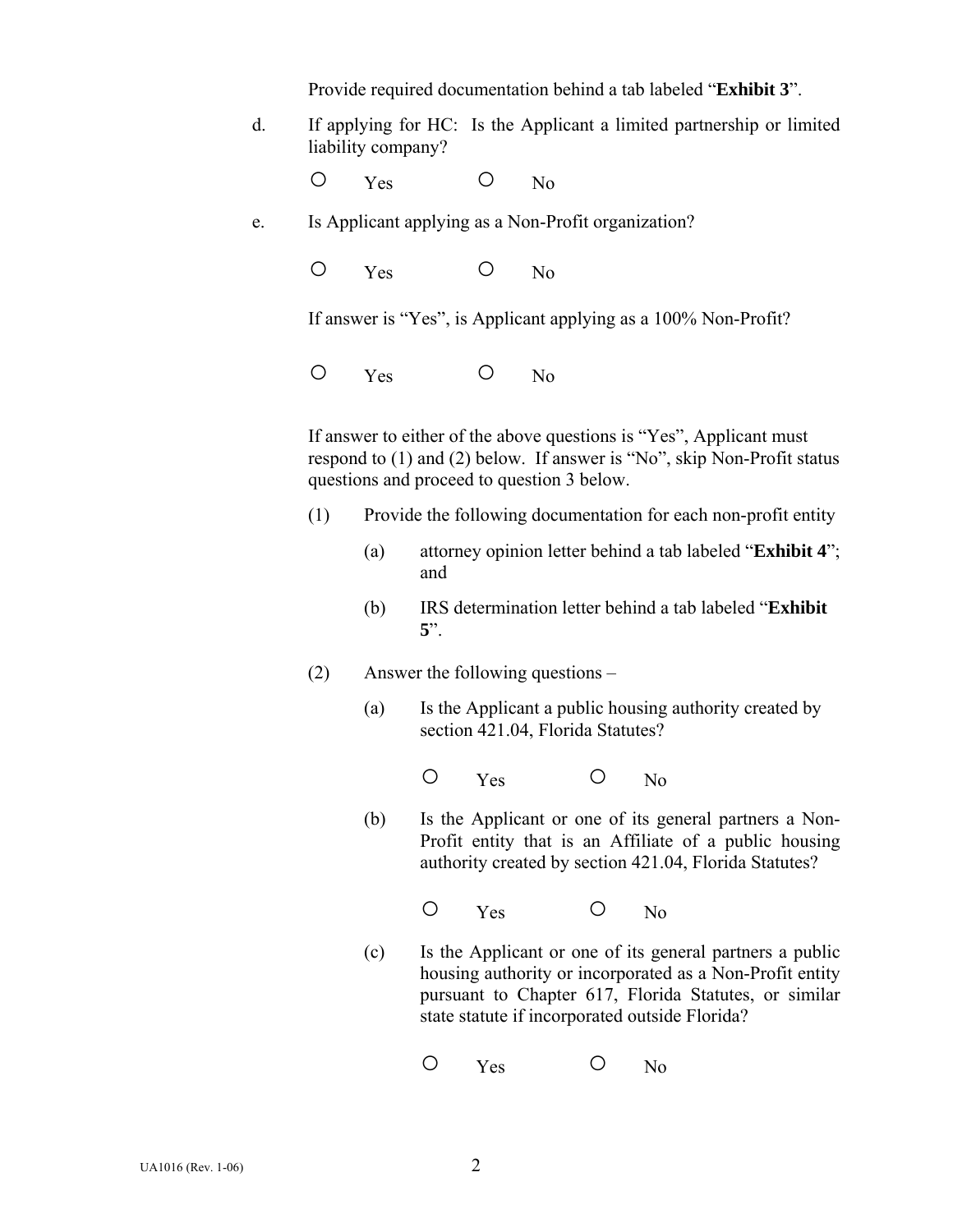If "No", is the Applicant or one of its general partners a wholly-owned subsidiary of a Non-Profit entity formed pursuant to Chapter 617, Florida Statutes, or similar state statute if incorporated outside Florida?

- O Yes O No
	- (d) Is the Applicant or one of its general partners a  $501(c)(3)$  or  $501(c)(4)$  Non-Profit entity or is the Applicant or one of its general partners a wholly-owned subsidiary of a  $501(c)(3)$  or  $501(c)(4)$  Non-Profit entity?

O Yes O No

- (e) If "Yes" to question (a), (b), either question at (c) and/or (d) above, answer the following questions:
	- (i) Does the Non-Profit entity have an ownership interest, either directly or indirectly, in the general partner or general partnership interest or in the managing member or the managing member's interest in the Applicant?

O Yes O No

 If "Yes", state the percentage owned in the general partnership or managing member interest:  $\frac{9}{6}$ 

- (ii) Percentage of Developer's fee that will go to the Non-Profit entity:  $\frac{9}{6}$
- (iii) Provide the description/explanation of the role of the Non-Profit entity behind a tab labeled **"Exhibit 6"**.
- (iv) Provide the names and addresses of the members of the governing board of the Non-Profit entity behind a tab labeled **"Exhibit 7"**.
- (v) For each non-profit entity, provide the articles of incorporation demonstrating that one of the purposes of the non-profit entity is to foster lowincome housing behind a tab labeled **"Exhibit 8"**.
- (vi) Year Non-Profit entity was incorporated:  $\frac{1}{(y y y y)}$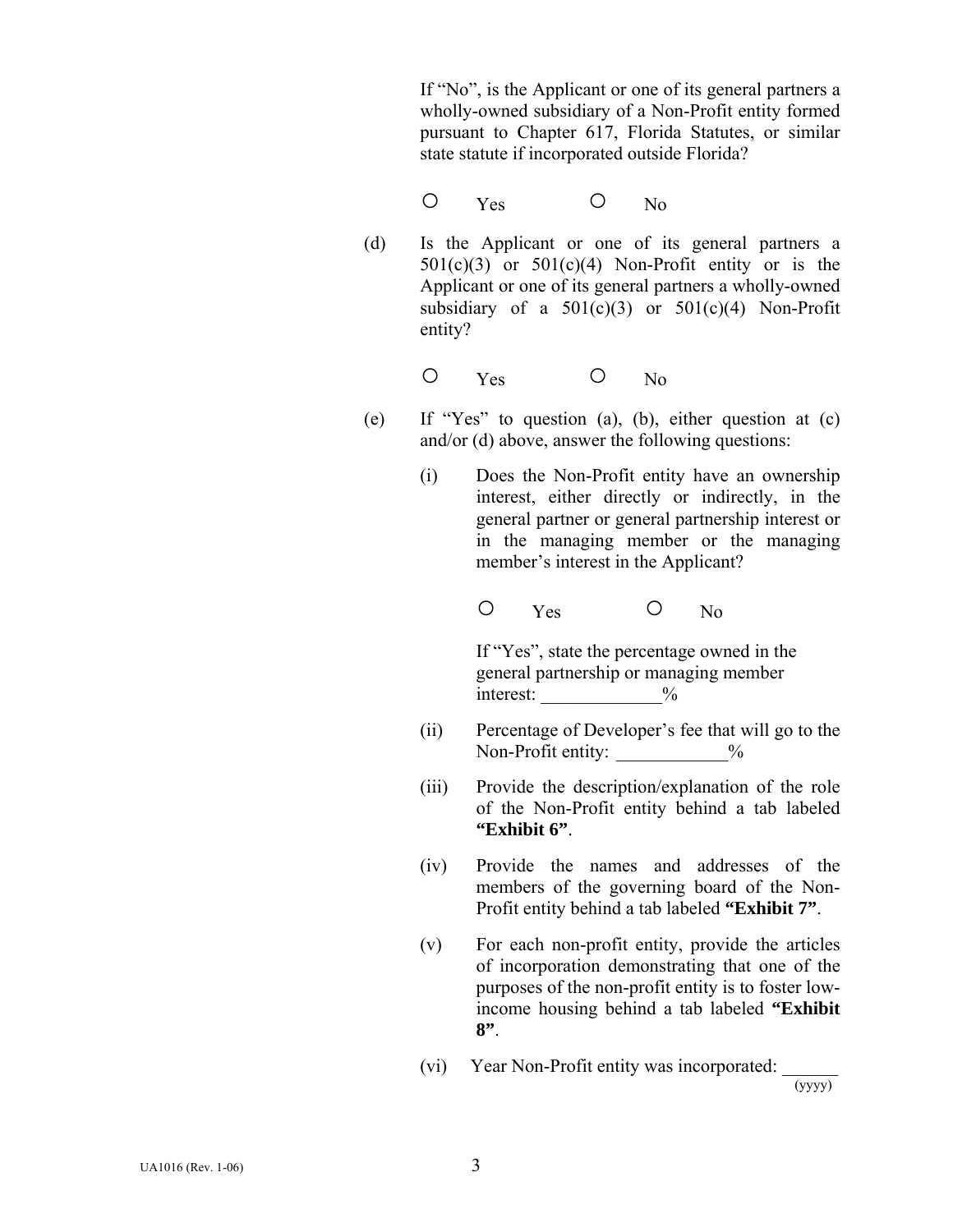|    |    | (vii)                                                                                                                              | Code? |                | Is the Non-Profit entity affiliated with or<br>controlled by a for-profit entity within the<br>meaning of Section 42(h), Internal Revenue |     |
|----|----|------------------------------------------------------------------------------------------------------------------------------------|-------|----------------|-------------------------------------------------------------------------------------------------------------------------------------------|-----|
|    |    |                                                                                                                                    | O     | Yes            | If "Yes", state name of the for-<br>profit entity:                                                                                        |     |
|    |    |                                                                                                                                    | O     | N <sub>o</sub> |                                                                                                                                           |     |
|    | 3. | Provide the required information for the Applicant and for each Developer<br>behind a tab labeled "Exhibit 9".                     |       |                |                                                                                                                                           |     |
|    | 4. | Contact Person for this Application                                                                                                |       |                |                                                                                                                                           |     |
|    |    |                                                                                                                                    |       |                |                                                                                                                                           |     |
|    |    |                                                                                                                                    |       |                |                                                                                                                                           |     |
|    |    |                                                                                                                                    |       |                |                                                                                                                                           |     |
|    |    |                                                                                                                                    |       |                | <u> 1989 - Johann Harry Harry Harry Harry Harry Harry Harry Harry Harry Harry Harry Harry Harry Harry Harry Harry</u>                     |     |
|    |    |                                                                                                                                    |       |                |                                                                                                                                           |     |
|    |    | Telephone: Facsimile: Facsimile:                                                                                                   |       |                |                                                                                                                                           |     |
|    |    |                                                                                                                                    |       |                |                                                                                                                                           |     |
|    |    |                                                                                                                                    |       |                |                                                                                                                                           |     |
|    | 5. | If Applying for HOME: Is the Applicant applying under the Community<br>Housing Development Organization (CHDO) Set-Aside?          |       |                |                                                                                                                                           |     |
|    |    | $\circ$ Yes                                                                                                                        | Ο     | N <sub>o</sub> |                                                                                                                                           |     |
|    |    | If "Yes", state CHDO Name:<br>If "Yes", state CHDO Name:<br>provide the required information behind a tab labeled "Exhibit $10$ ". |       |                |                                                                                                                                           | and |
| В. |    | <b>Development Team</b>                                                                                                            |       |                |                                                                                                                                           |     |
|    | 1. | Developer or principal of Developer                                                                                                |       |                |                                                                                                                                           |     |
|    |    | Name of each Developer (include all co-Developers):<br>a.                                                                          |       |                |                                                                                                                                           |     |
|    |    |                                                                                                                                    |       |                |                                                                                                                                           |     |
|    |    |                                                                                                                                    |       |                |                                                                                                                                           |     |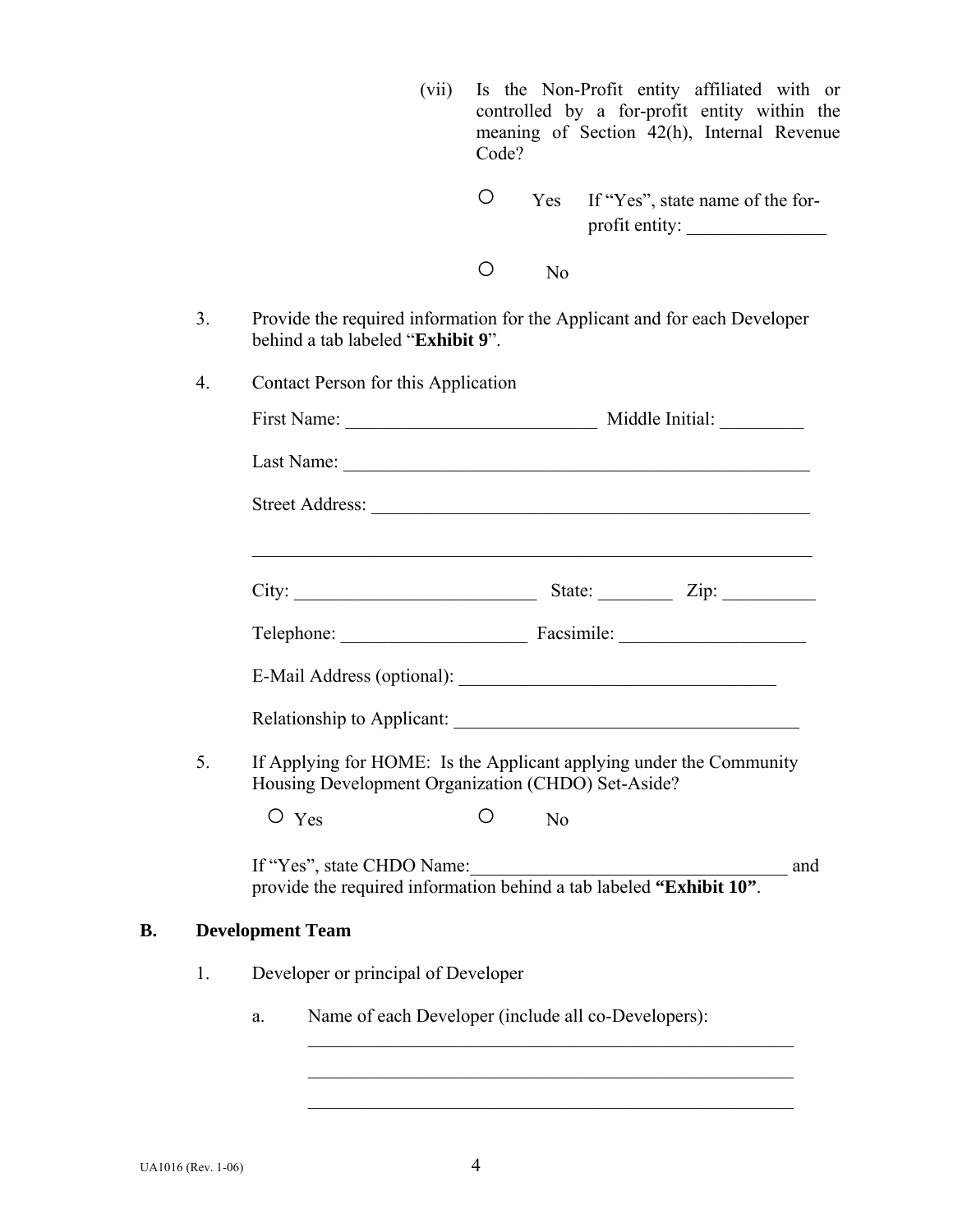- b. For each experienced Developer, provide an executed Developer or Principal of Developer Certification Form behind a tab labeled "**Exhibit 11**". For each co-Developer without the required experience, provide the requested information behind a tab labeled "**Exhibit 11"**.
- c. Provide the Developer's or principal of Developer's Prior Experience Chart behind a tab labeled "**Exhibit 11**".
- 2. Management Agent or principal of Management Agent
	- a. Provide the executed Management Agent or Principal of Management Agent Certification Form behind a tab labeled "**Exhibit 12**".
	- b. Provide the Management Agent's or principal of Management Agent's Prior Experience Chart behind a tab labeled "**Exhibit 12**".
- 3. General Contractor or qualifying agent of General Contractor
	- a. Provide the executed General Contractor or Qualifying Agent of General Contractor Certification Form behind a tab labeled "**Exhibit 13**".
	- b. Provide the General Contractor's or qualifying agent's Prior Experience Chart behind a tab labeled "**Exhibit 13**".
- 4. Architect or Engineer

 Provide the executed Architect or Engineer Certification Form behind a tab labeled "**Exhibit 14**".

- 5. Attorney
	- a. MMRB, SAIL and HOME Applicants provide the executed Attorney (MMRB, SAIL, or HOME) Certification Form behind a tab labeled "**Exhibit 15**".
	- b. HC Applicants provide the executed Attorney (HC) Certification Form behind a tab labeled "**Exhibit 16**".
- 6. Accountant

Provide the executed Accountant Certification Form behind a tab labeled "**Exhibit 17**".

- 7. Service Provider (Assisted Living Facility (ALF) Developments only)
	- a. Provide the executed Service Provider or Principal of Service Provider Certification Form behind a tab labeled "**Exhibit 18**".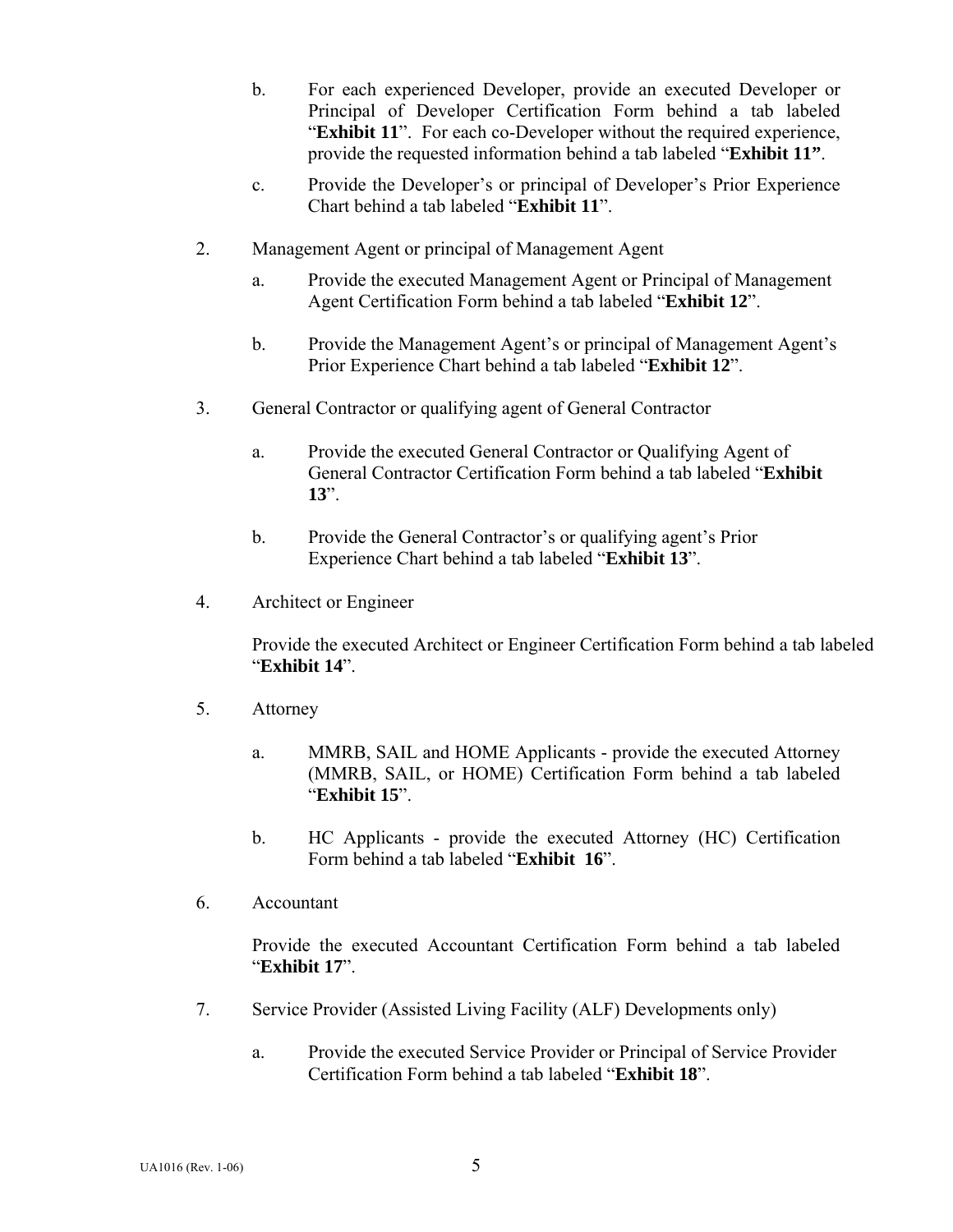- b. Provide the Service Provider's Prior Experience Chart behind a tab labeled "**Exhibit 18**".
- 8. Guarantor(s) Information (MMRB Applicants only)

Provide the Guarantor Information Chart behind a tab labeled "**Exhibit 19** .

# **Part III. Development**

## **A. General Development Information**

- 1. Name of Development:
- 2. Location of Development Site:
	- a. Address of Development Site:

| b. |         |                      |  |                | Will the Development consist of Scattered Sites?     |                                                                                                                                              |
|----|---------|----------------------|--|----------------|------------------------------------------------------|----------------------------------------------------------------------------------------------------------------------------------------------|
|    | О       | Yes                  |  | N <sub>o</sub> |                                                      |                                                                                                                                              |
|    |         | "Exhibit 20".        |  |                |                                                      | If "Yes", for each of the sites, provide the Address, total number of<br>units, and a latitude and longitude coordinate behind a tab labeled |
| c. |         | In-Fill Development? |  |                |                                                      | Does the location of the proposed Development qualify as an Urban                                                                            |
|    | O       | Yes                  |  | O              | N <sub>o</sub>                                       |                                                                                                                                              |
|    |         |                      |  |                |                                                      | If "Yes", provide the Local Government Verification of Qualification<br>as Urban In-Fill Development form behind a tab labeled "Exhibit 21". |
| d. | County: |                      |  |                | <u> 1980 - Jan Stein, Amerikaansk politiker (</u>    |                                                                                                                                              |
|    |         |                      |  |                | HOME Applicants must also answer question (2) below. | All Applicants must answer "Yes" or "No" to question (1) below. All                                                                          |
|    | (1)     |                      |  |                |                                                      | Is proposed Development located in the Florida Keys Area?                                                                                    |
|    |         |                      |  |                |                                                      |                                                                                                                                              |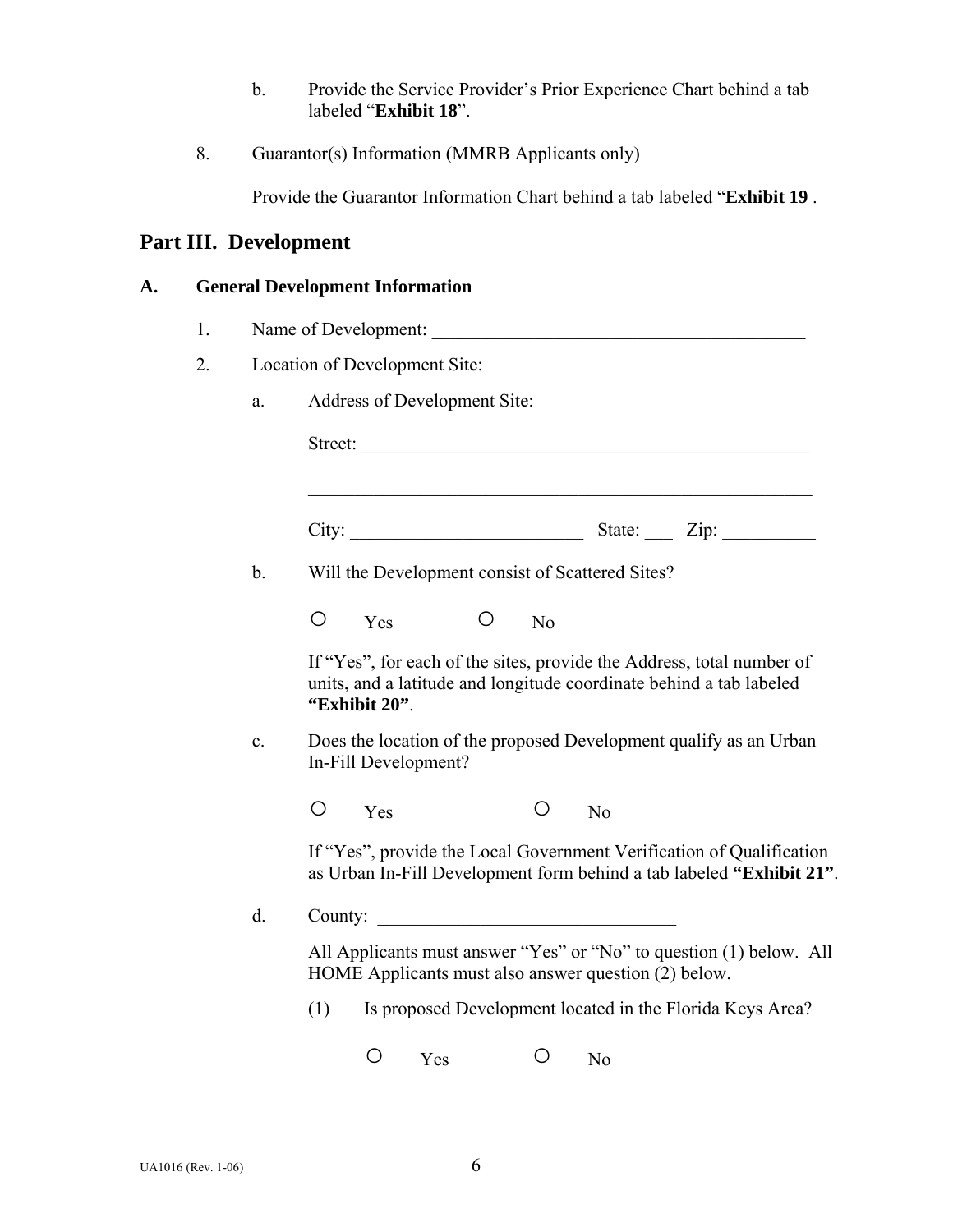(2) HOME Applications Only –

 Will the proposed HOME Development be located in either Alachua County or Leon County?

 $O$  Yes  $O$  No

If "Yes", complete either (a) or (b) below, as applicable:

 (a) Alachua County Developments - Is the Development located within Alachua County, but outside the boundaries of incorporated Gainesville?

O Yes O No

 If "Yes", provide the required letter from Alachua County behind a tab labeled "**Exhibit 22**".

 (b) Leon County Developments - Is the Development located within Leon County but outside the boundaries of incorporated Tallahassee?

 If "Yes", provide the required letter from Leon County behind a tab labeled "**Exhibit 22**".

### e. Local Jurisdiction:

- (1) Name of local jurisdiction where Development is located: \_\_\_\_\_\_\_\_\_\_\_\_\_\_\_\_\_\_\_\_\_\_\_\_. If Development is located within a municipality (incorporated city, town, or village) the municipality must be specified.
- (2) Chief elected official of jurisdiction:

| First Name:                          |        | Middle Initial: |
|--------------------------------------|--------|-----------------|
| Last Name:                           |        |                 |
| Title:                               |        |                 |
| <b>Street Address:</b>               |        |                 |
| City:                                | State: | Zip:            |
| Telephone No. (including area code): |        |                 |

 f. Competitive HC and non-competitive HC Applicants must complete questions (1) through (4) below.

 $O$  Yes  $O$  No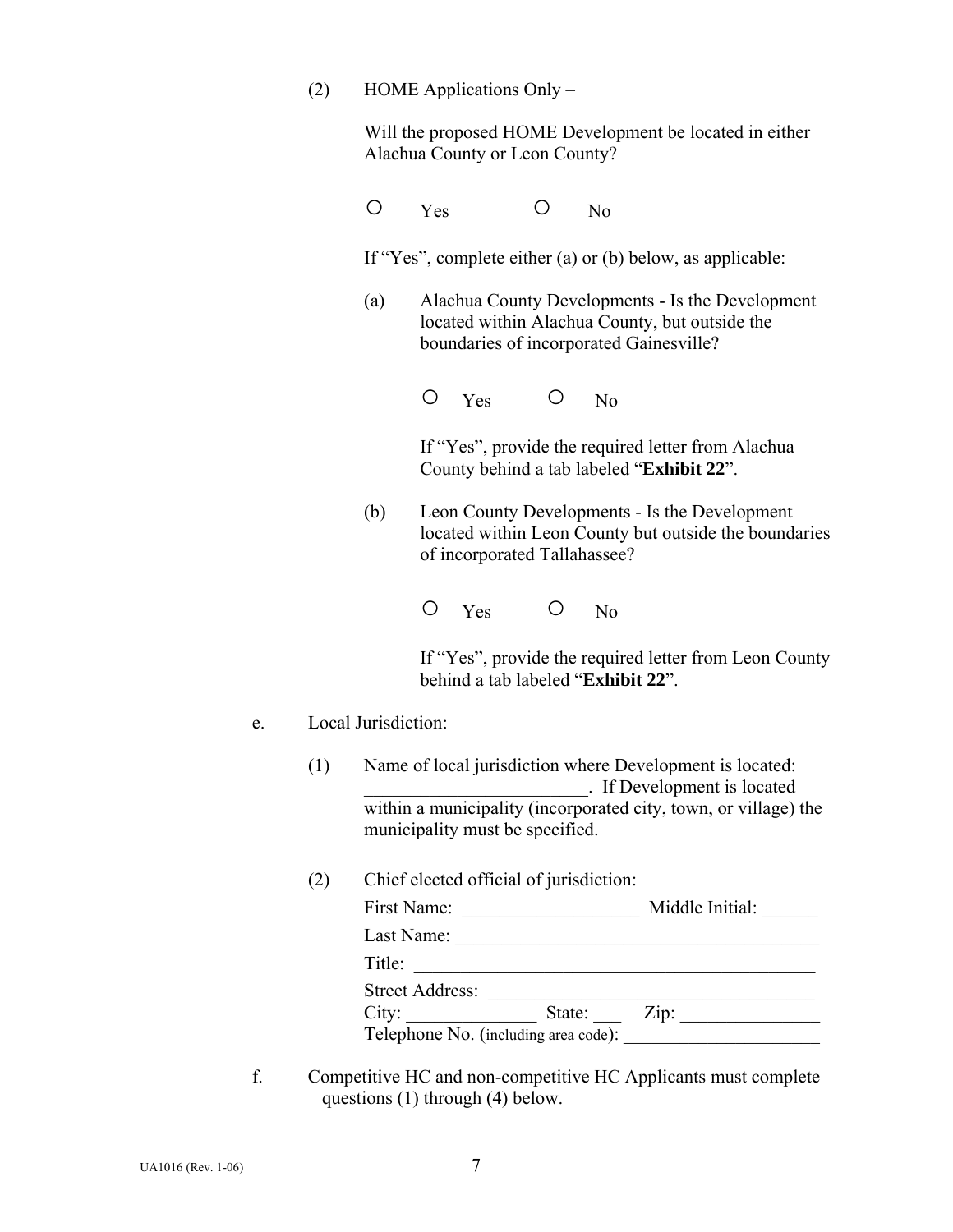- (1) Difficult Development Area (DDA) and Qualified Census Tract (QCT):
	- (a) Is the proposed Development located in a DDA, as defined in Section  $42(d)(5)(c)(iii)$ , IRC, as amended?

O Yes O No

If "Yes", indicate which DDA: \_\_\_\_\_\_\_\_\_\_\_\_\_\_\_\_

(b) Is the proposed Development located in a QCT as defined in Section  $42(d)(5)(c)(ii)$ , IRC, as amended?

O Yes O No

If "Yes", indicate QCT Number: and provide a copy of a letter from the local planning office or census bureau which verifies that the proposed Development is located in the referenced QCT behind a tab labeled "**Exhibit 23** ".

- (2) Is the Applicant applying for housing credits for eligible acquisition expenses?
	- O Yes O No

If "Yes", answer questions (a) through (g) below:

(a) Is/are the building(s) acquired or to be acquired from a related party?

- $(b)$  Name of previous owner:
- (c) Relationship to Applicant: \_\_\_\_\_\_\_\_\_\_\_\_\_\_\_\_\_\_\_\_\_\_\_
- (d) Date Development originally placed in service: (mm/dd/yyyy)
- (e) Date (mm/dd/yyyy) and cost of last rehabilitation: \_\_\_\_\_\_\_

 $\mathcal{L}_\text{max}$  and the contract of the contract of the contract of the contract of the contract of the contract of the contract of the contract of the contract of the contract of the contract of the contract of the contrac

O Yes O No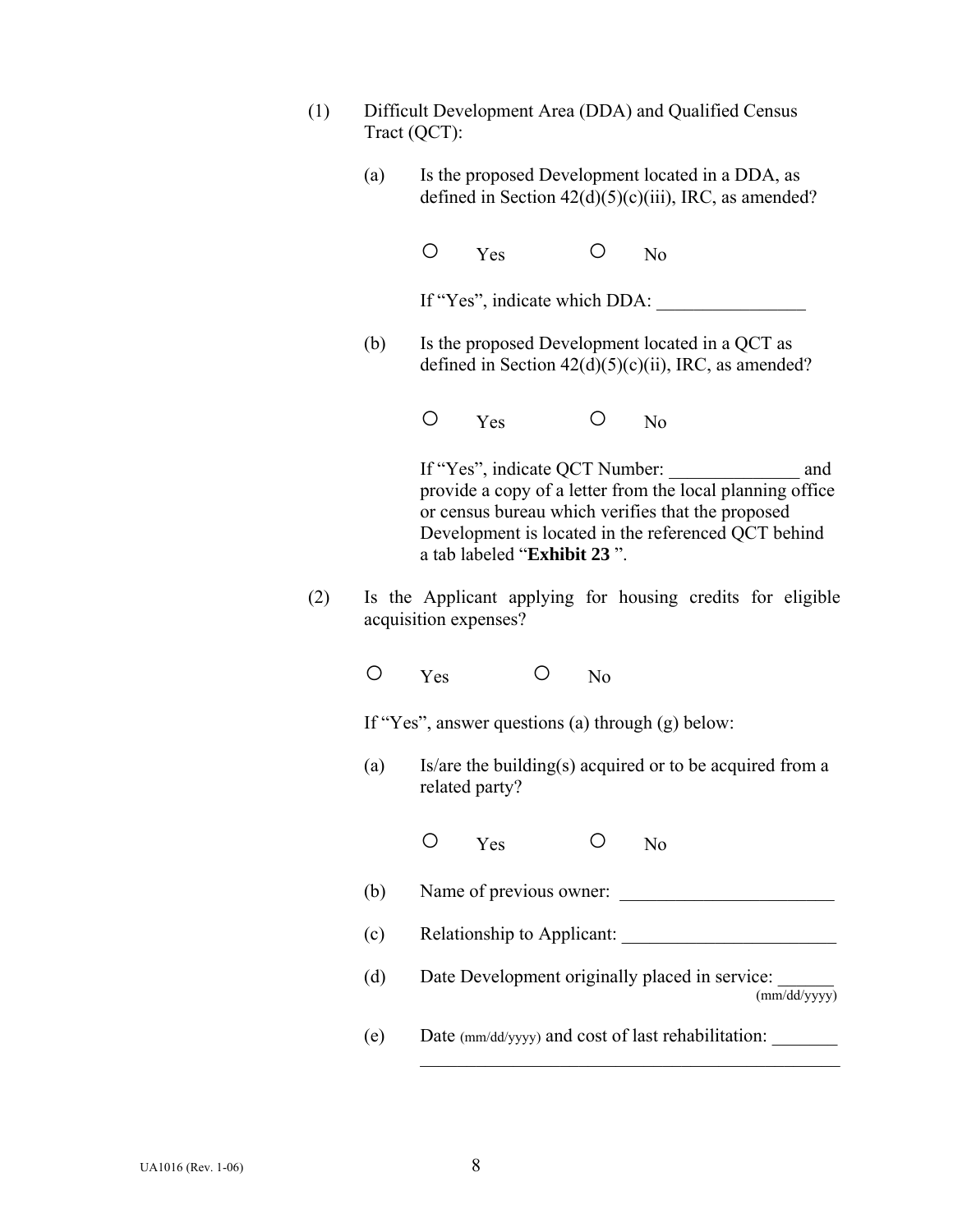|                             | (f)                   | Describe acquisition facts and circumstances relative to<br>Section 42(d), IRC ("10-year rule"):                                                                            |
|-----------------------------|-----------------------|-----------------------------------------------------------------------------------------------------------------------------------------------------------------------------|
|                             | (g)                   | Is a waiver of the 10-year rule being sought by the<br>Applicant?                                                                                                           |
|                             |                       | O<br>Ő<br>Yes<br>N <sub>0</sub><br>Explain why or why not:                                                                                                                  |
| (3)                         |                       | Will this Development receive historic housing credits?                                                                                                                     |
|                             | O                     | O<br>Yes<br>N <sub>o</sub>                                                                                                                                                  |
|                             |                       | If "Yes", what amount of historic housing credits will the<br>Development receive? \$                                                                                       |
| (4)                         |                       | Is the Applicant applying for housing credits for eligible<br>Rehabilitation expenses?                                                                                      |
|                             | O                     | $\circ$<br>Yes<br>N <sub>o</sub>                                                                                                                                            |
|                             |                       | If "Yes", answer questions (a) and (b) below:                                                                                                                               |
|                             | (a)                   | Will the Rehabilitation cost as a percentage of the<br>adjusted basis of each building be equal to or greater<br>than $10\%$ ?                                              |
|                             |                       | $O$ $Yes$<br>$O$ No                                                                                                                                                         |
|                             | (b)                   | What is the estimated qualified basis in Rehabilitation<br>expenses per set-aside unit within one 24-month period<br>for the building(s) being Rehabilitated? $\frac{1}{2}$ |
| 3.<br>Development Category: |                       |                                                                                                                                                                             |
| a.                          | Select one category - |                                                                                                                                                                             |
| O                           |                       | New Construction (where 50% or more of the units are new<br>construction)                                                                                                   |

 ○ Acquisition and New Construction (Acquisition plus 50% or more of the units are new construction) – Available for HOME Applications Only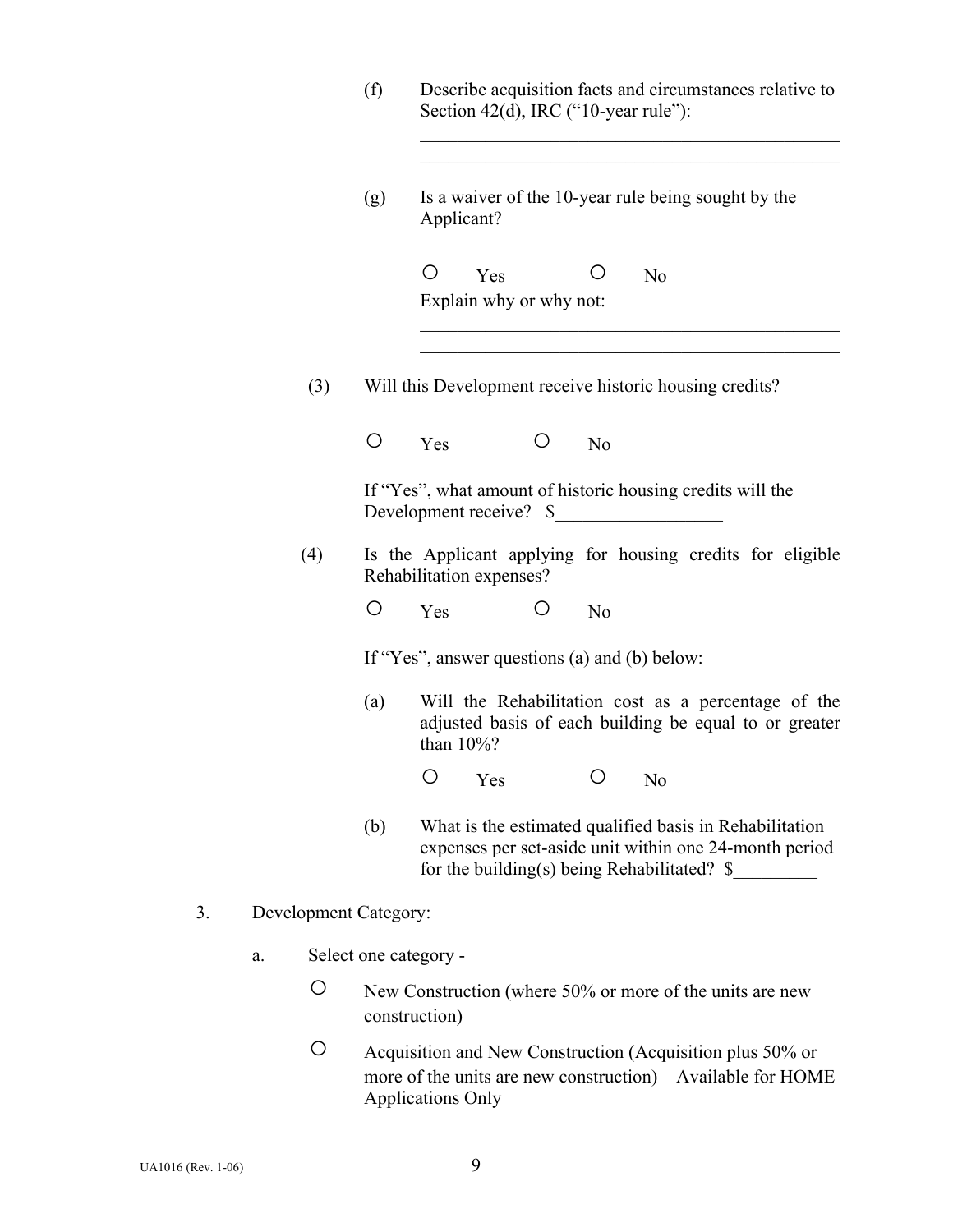|    | Rehabilitation/Substantial Rehabilitation (where less than 50%<br>of the units are new construction)                                                  |
|----|-------------------------------------------------------------------------------------------------------------------------------------------------------|
|    | $\left(\right)$<br>Acquisition and Rehabilitation/Substantial Rehabilitation<br>(Acquisition plus less than 50% of the units are new<br>construction) |
|    | $\mathbf{b}$ .<br>Will each residential building consist of 5 or more dwelling units?                                                                 |
|    | $\bigcirc$<br>Yes<br>N <sub>0</sub>                                                                                                                   |
| 4. | Development Type:                                                                                                                                     |
| 5. |                                                                                                                                                       |
| 6. | Total number of units:                                                                                                                                |
|    |                                                                                                                                                       |

7. Unit Mix:

| # of Bedrooms per<br>Unit | # of Baths per Unit | # of Units per Bedroom<br>Type |
|---------------------------|---------------------|--------------------------------|
|                           |                     |                                |
|                           |                     |                                |
|                           |                     |                                |
|                           |                     |                                |
|                           |                     |                                |
|                           |                     |                                |

- 8. Previous Underwriting
	- a. Is this Development currently being underwritten or has it been underwritten previously by any Credit Underwriter under contract with Florida Housing Finance Corporation?

O Yes O No

If "Yes", identify the Credit Underwriter:

- b. Does this Development involve the rehabilitation of buildings which have received, within fourteen years of the Application Deadline, Corporation funding (excluding PLP) or a final allocation for other construction work?
	- O Yes O No
- 9. Development Status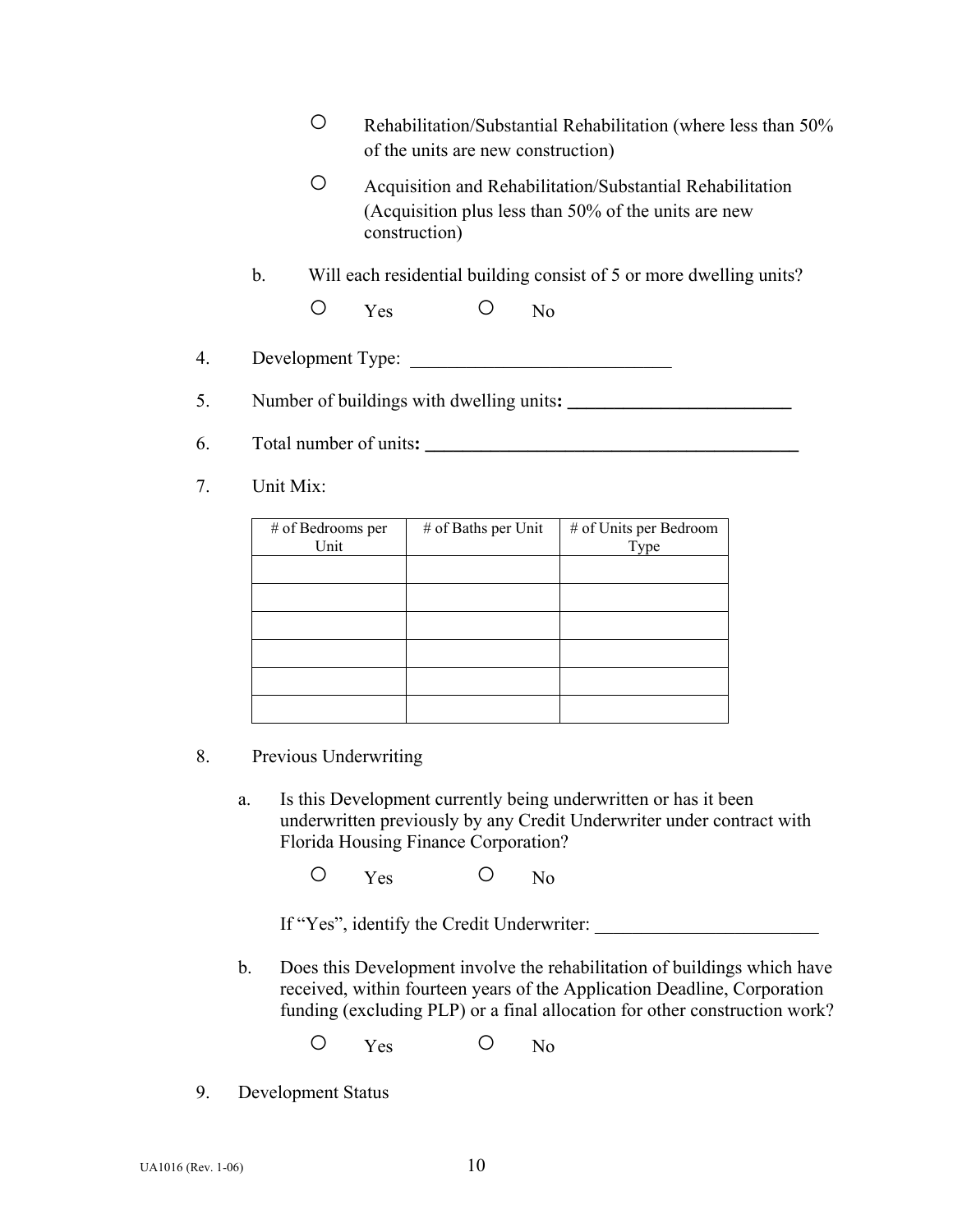|     | a. |         | Has Rehabilitation/Substantial Rehabilitation or New Construction<br>work commenced?                                                                           |                                                                                                               |                |   |                                            |              |                                                                       |
|-----|----|---------|----------------------------------------------------------------------------------------------------------------------------------------------------------------|---------------------------------------------------------------------------------------------------------------|----------------|---|--------------------------------------------|--------------|-----------------------------------------------------------------------|
|     |    | O       | Yes                                                                                                                                                            | ( )                                                                                                           | N <sub>o</sub> |   |                                            |              |                                                                       |
|     |    | (1)     |                                                                                                                                                                | the building permits issued?                                                                                  |                |   | $\frac{1}{\text{mm}/\text{dd}/\text{yyy}}$ |              | If "Yes" and Application is for New Construction, when were           |
|     |    | (2)     |                                                                                                                                                                | If "Yes" and Application is for Rehabilitation/Substantial<br>Rehabilitation, were building permits required? |                |   |                                            |              |                                                                       |
|     |    |         |                                                                                                                                                                | $\overline{O}$ Yes – when were the building permits issued?                                                   |                |   |                                            |              | (mm/dd/yyyy)                                                          |
|     |    |         |                                                                                                                                                                | No - when did the work commence?                                                                              |                |   |                                            | (mm/dd/yyyy) |                                                                       |
|     | b. |         | Is the Development complete?                                                                                                                                   |                                                                                                               |                | O | Yes                                        |              | N <sub>0</sub>                                                        |
|     |    |         | If "Yes", when were the certificates of occupancy issued?                                                                                                      |                                                                                                               | (mm/dd/yyyy)   |   |                                            |              |                                                                       |
|     |    |         | If certificates of occupancy were issued on more than one date,<br>provide a listing of the issue-date for each building behind a tab<br>labeled "Exhibit 24". |                                                                                                               |                |   |                                            |              |                                                                       |
|     | c. |         | Are any of the units occupied?                                                                                                                                 |                                                                                                               |                | O | Yes                                        | Ő            | N <sub>0</sub>                                                        |
|     | d. |         | If the proposed Development is not yet complete, what is the<br>anticipated placed-in-service date?                                                            |                                                                                                               |                |   | (mm/dd/yyyy)                               |              |                                                                       |
| 10. |    |         | Proximity (MMRB, SAIL and/or Competitive HC Applications Only)                                                                                                 |                                                                                                               |                |   |                                            |              |                                                                       |
|     | a. | $25$ ". |                                                                                                                                                                |                                                                                                               |                |   |                                            |              | Provide the Surveyor Certification Form behind a tab labeled "Exhibit |
|     | b. |         | Indicate the services that the Applicant is seeking proximity tie-<br>breaker points for:                                                                      |                                                                                                               |                |   |                                            |              |                                                                       |
|     |    |         |                                                                                                                                                                | Grocery Store<br>Public School<br><b>Medical Facility</b><br>Pharmacy                                         |                |   |                                            |              |                                                                       |

Public Bus Stop or Metro-Rail Stop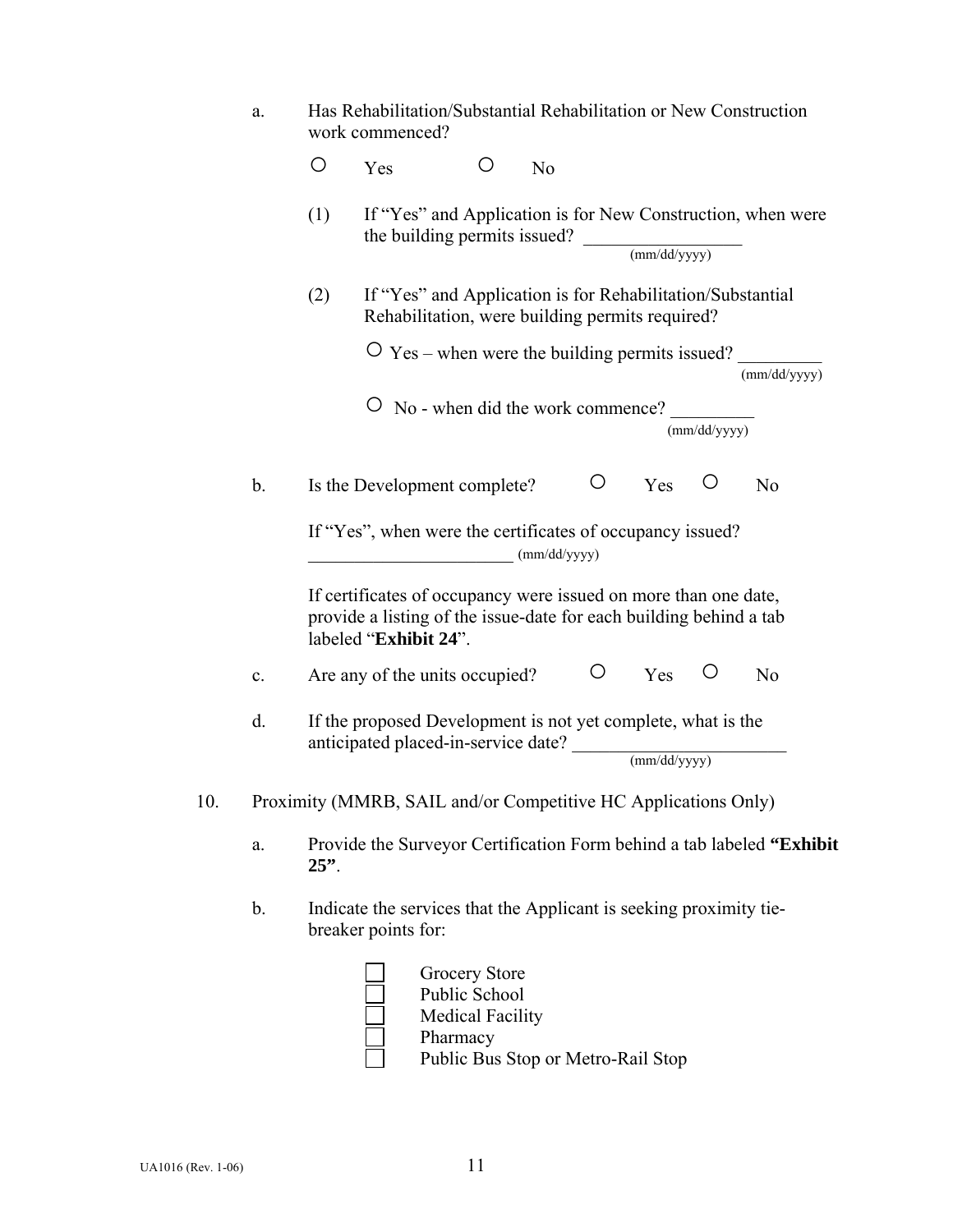- c. Proximity to closest Development Address or latitude and longitude coordinates identified on the FHFC Development Proximity List (the List) (Maximum 3.75 Tie-Breaker Points):
	- (1) Indicate which one of the following applies to this Application:
		- (a) The proposed Development is located in a Large County **AND** the location of the proposed Development qualified as an Urban In-Fill Development at Part III.A.2.c. of the Application.
		- (b) The Applicant selected and qualified for the Front Porch Florida Community or the HOPE VI Designation at Part V.A. of the Application.
		- (c) The Applicant selected and qualified for the Homeless Demographic Commitment at Part III.D. of the Application.
		- (d) The Applicant selected and qualified for the Farmworker/Commercial Fishing Worker Demographic Commitment at Part III.D. of the Application.
		- (e) The Applicant selected the Rehabilitation/ Substantial Rehabilitation or Acquisition and Rehabilitation/Substantial Rehabilitation Development Category at Part III.A.3. AND the proposed Development involves the Rehabilitation/Substantial Rehabilitation of an existing, occupied residential rental property currently in operation as of the Application Deadline.
		- (f) None of the above applies to this Application.
	- $(2)$  If  $(1)(f)$  was selected, indicate which of the following applies to this Application:
		- (a) A Development identified on the List, serving the same demographic group, is located within 5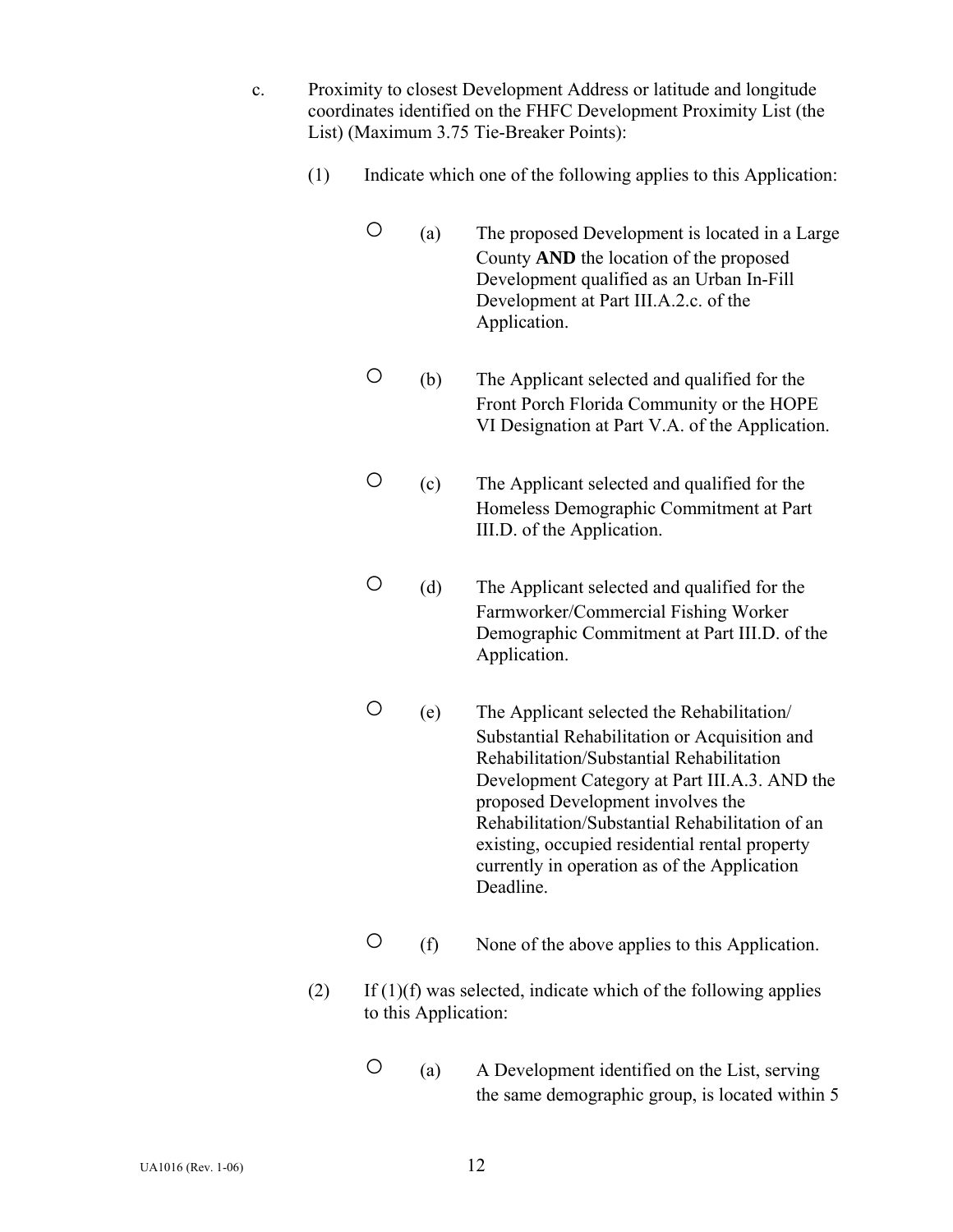miles of the proposed Development, the location of the proposed Development qualifies for Set-Aside Location A, and the Applicant is applying for SAIL and MMRB, SAIL and HC, MMRB only or HC only.

- (b) A Development identified on the List, consisting of 31 or more units, serving the same demographic group, is located within 2.5 miles of the proposed Development, and (i) the location of the proposed Development qualifies for Set-Aside Location A and the Applicant is applying for SAIL only, or (ii) the location of the proposed Development does not qualify for Set-Aside Location A.
- (c) A Development identified on the List, consisting of 30 or fewer units, serving the same demographic group, is located within 1.25 miles of the proposed Development, and (i) the location of the proposed Development qualifies for Set-Aside Location A and the Applicant is applying for SAIL only, or (ii) the location of the proposed Development does not qualify for Set-Aside Location A
- $\bigcirc$  (d) Neither (a), (b), nor (c) applies.

#### **B. Construction Features and Amenities**

1. Required for All Developments

Does the Applicant commit to provide the following items, as applicable, for the proposed Development?

O Yes O No

- a. All Units for All Developments:
	- Air conditioning in all units (window units are not allowed; however, through-wall units are permissible for rehabilitation);
	- Window treatments for each window inside each unit;
	- Termite prevention and pest control throughout the entire affordability period;
	- Peephole on all exterior doors;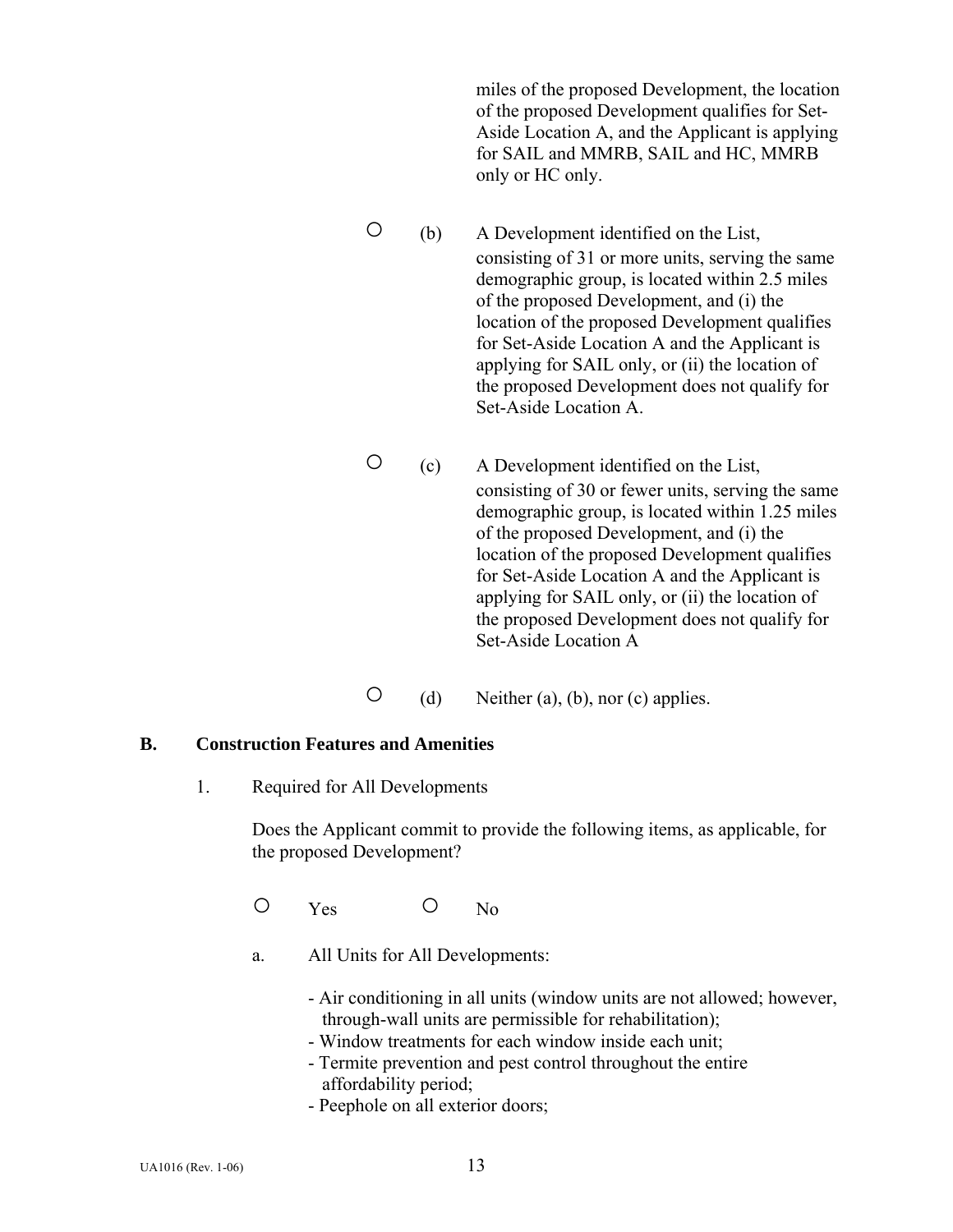- Exterior lighting in open and common areas.
- b. All Units in All Developments Except SRO:
	- Cable or satellite TV hook-up in all units;
	- Range, oven and refrigerator in all units;
	- At least two full bathrooms in all 3 bedroom or larger new construction units;
	- Bathtub with shower in at least one bathroom in at least 90% of the new construction non-Elderly units.
- c. All SRO Developments:
	- Minimum unit size of 110 square feet;
	- Each unit must contain at least one full size single bed, a lockable storage compartment or chest of drawers and a vertical clothes closet measuring at least three feet wide;
	- Each unit must contain a sink;
	- At least one set of bathroom facilities for every 16 units (each bathroom facility must contain a ratio of at least one sink, one shower with curtain or door and one toilet with door for every 4 units);
	- Community center or meeting room featuring a television with cable or satellite TV hook-up;
	- Public transportation within  $\frac{1}{2}$  mile.
- 2. Optional Features and Amenities

 Except for HOME Applicants, if the proposed Development will consist of Scattered Sites (as stated by the Applicant at Part III.A.2.b.), does the Applicant make a commitment to locate each selected feature and amenity that is not unit-specific on each of the Scattered Sites, or no more than 1/16 mile from the Tie-Breaker Measurement Point, or a combination of both?

O Yes O No

a. For New Construction Developments (Maximum available points for this category is 9 points):

| 30 Year expected life roofing on all buildings (2 points)      |
|----------------------------------------------------------------|
| Gated community with "carded" entry or security guard, or if 2 |
| or more stories, "carded" secure entry to building (2 points)  |
| Ceramic tile bathroom floors in all units (2 points)           |
| Microwave oven in each unit (1 point)                          |
| Marble window sills in all units (1 point)                     |
| Steel exterior entry door frames for all units (1 point)       |
|                                                                |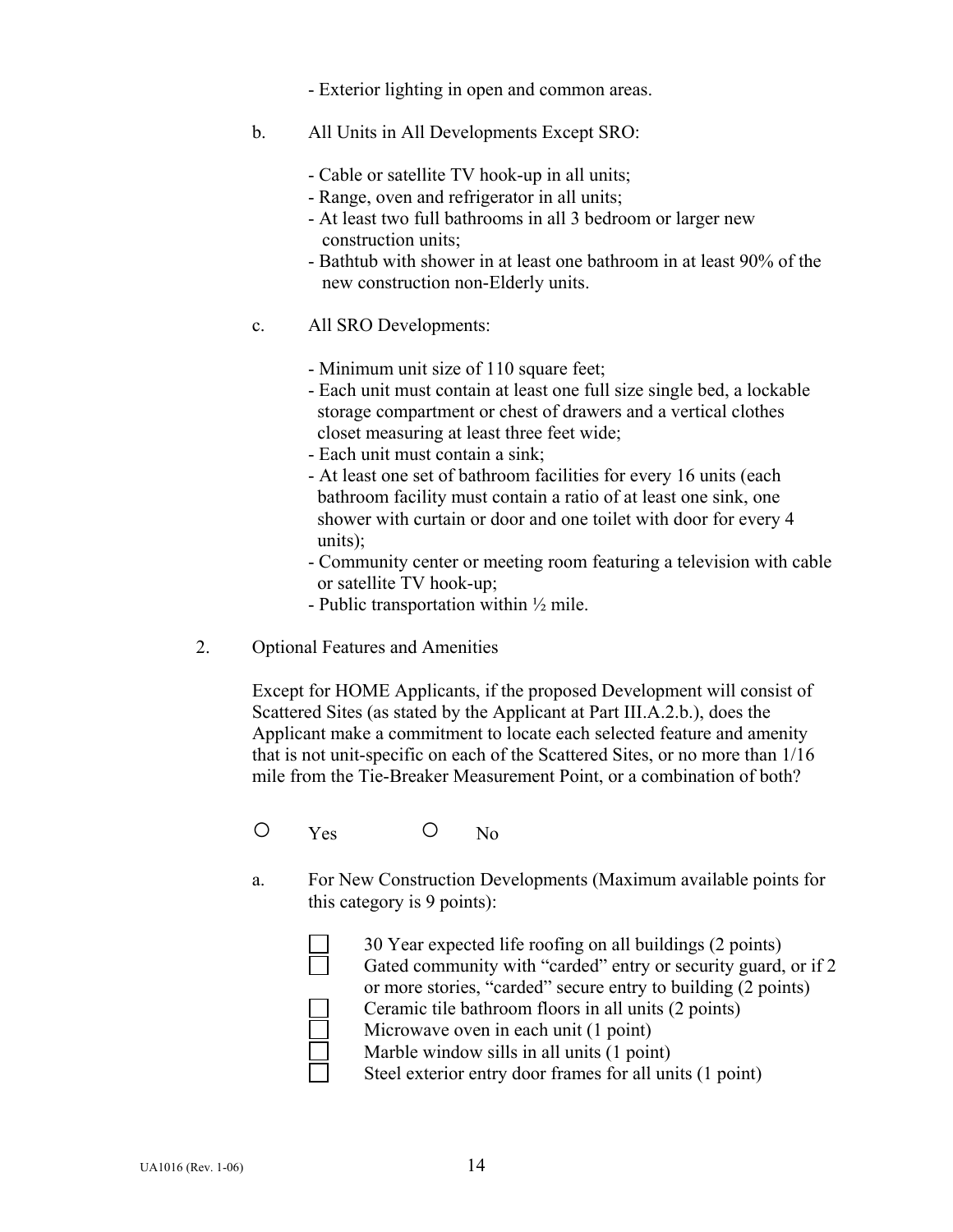|    |  | At least $1\frac{1}{2}$ bathrooms (one full bath and one with at least a<br>toilet and sink) in all 2-bedroom new construction units (2)<br>points) Note: In order to be eligible to select this feature, the |
|----|--|---------------------------------------------------------------------------------------------------------------------------------------------------------------------------------------------------------------|
|    |  | Development must have at least one 2-bedroom unit.                                                                                                                                                            |
|    |  | Double compartment kitchen sink in all units (1 point)<br>Pantry in kitchen area in all units- must be no less than 20<br>cubic feet of storage space. Pantry cannot be just an under- or                     |
|    |  | over-the-counter cabinet. (2 points)                                                                                                                                                                          |
|    |  | Dishwasher in all new construction units (1 point)<br>Garbage disposal in all new construction units (1 point)                                                                                                |
| b. |  | For Rehabilitation/Substantial Rehabilitation Developments<br>(Maximum available points for this category is 9 points):                                                                                       |
|    |  | New kitchen cabinets and counter top(s) in all units $(3 \text{ points})$<br>30 Year expected life roofing on all buildings (2 points)<br>Gated community with "carded" entry or security quard or if?        |

| Gated community with "carded" entry or security guard, or if 2 |
|----------------------------------------------------------------|
| or more stories, "carded" secure entry to building (2 points)  |
| Ceramic tile bathroom floors in all units (2 points)           |
| Microwave oven inside each unit (1 point)                      |
| Marble window sills in all units (1 point)                     |
| Dishwasher inside each unit (1 point)                          |
| Garbage disposals inside each unit (1 point)                   |
| Steel exterior entry door frames for all units (1 point)       |
| Double compartment kitchen sink in all units (1 point)         |
| New bathroom cabinet(s), excluding medicine cabinet, in all    |
| units $(1 point)$                                              |
| New range and oven in all units (1 point)                      |
| New refrigerator in all units (1 point)                        |
| New plumbing fixtures in kitchen and bathroom(s) in all units  |
| $(1$ point)                                                    |

c. For All Developments Except SRO (Maximum available points for this category is 12 points):

| Emergency call service in all units (3 points)                     |
|--------------------------------------------------------------------|
| Exercise room with appropriate equipment (1 point)                 |
| Community center or clubhouse (3 points)                           |
| Swimming pool (2 points)                                           |
| Playground/tot lot, accessible to children with disabilities (must |
| be sized in proportion to Development's size and expected          |
| resident population with age-appropriate equipment) (2 points)     |
| Car care area (for car cleaning/washing) (1 point)                 |
| Two or more parking spaces per total number of units (1 point)     |
| Picnic area with hard cover permanent roof of a design             |
| compatible with the Development, open on all sides, containing     |
| at least three permanent picnic tables with benches and an         |
| adjoining permanent outdoor grill (1 point)                        |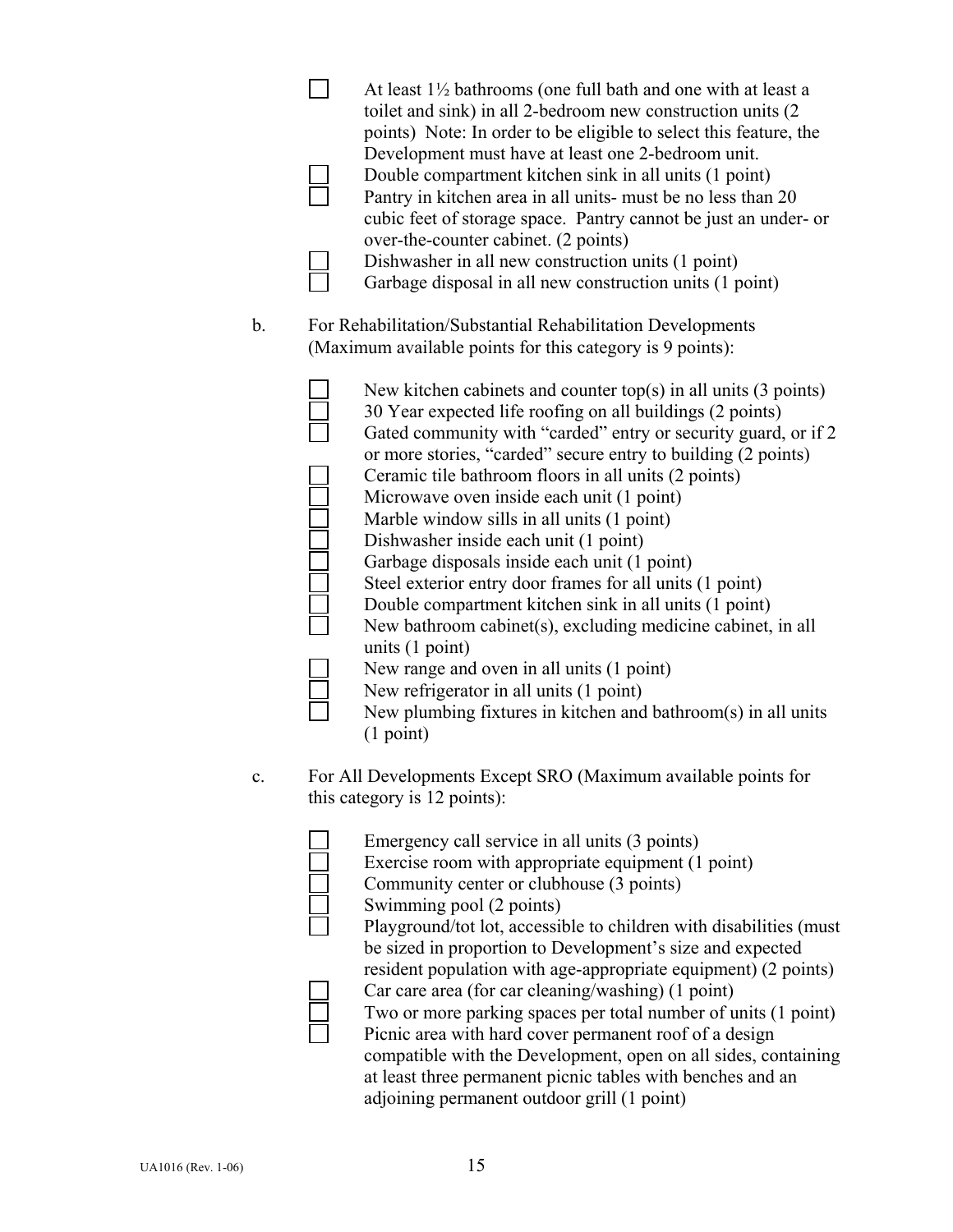|                                                           | Outside recreation facility (such as shuffleboard court, putting<br>green, tennis court, full basketball court, volleyball court, etc.).<br>Facility must be identified here:<br>(2 points)<br>Library consisting of a minimum of 100 books and 5 current<br>magazine subscriptions (1 point)<br>Computer lab on-site with minimum one computer per 50<br>units, with basic word processing, spreadsheets and assorted<br>educational and entertainment software programs and at least<br>one printer (3 points) |
|-----------------------------------------------------------|------------------------------------------------------------------------------------------------------------------------------------------------------------------------------------------------------------------------------------------------------------------------------------------------------------------------------------------------------------------------------------------------------------------------------------------------------------------------------------------------------------------|
|                                                           | Applicant may select only one of the following two items:                                                                                                                                                                                                                                                                                                                                                                                                                                                        |
| O                                                         | Laundry hook-ups and space for full-size washer and dryer<br>inside each unit (1 point)                                                                                                                                                                                                                                                                                                                                                                                                                          |
| O                                                         | Washer and dryer in a dedicated space with hook-ups within<br>each unit, provided at no charge to the resident during the term<br>of any lease (3 points)                                                                                                                                                                                                                                                                                                                                                        |
| Applicant may select only one of the following two items: |                                                                                                                                                                                                                                                                                                                                                                                                                                                                                                                  |
| O                                                         | Laundry facilities with full-size washers and dryers available in<br>at least one common area on site (1 point)                                                                                                                                                                                                                                                                                                                                                                                                  |
| O                                                         | Laundry facilities with full-size washers and dryers available in<br>at least one common area on every floor if Development<br>consists of more than one story (2 points)                                                                                                                                                                                                                                                                                                                                        |
|                                                           | Applicants that selected Single Family Rental or Duplexes /<br>Quadraplexes at Part III.A.4. may select any of the following:                                                                                                                                                                                                                                                                                                                                                                                    |
|                                                           | Garage for each unit which consists of a permanent, fully<br>enclosable structure designed to accommodate one or more<br>automobiles, either attached to the unit or detached but located<br>on the same property, provided at no charge to the resident (3)<br>points)                                                                                                                                                                                                                                          |
|                                                           | Carport for each unit which consists of a permanent covered<br>and paved area, attached to the unit and designed to<br>accommodate one or more automobiles, provided at no charge<br>to the resident (2 points)                                                                                                                                                                                                                                                                                                  |
|                                                           | Fenced back yard for each unit which consists of a portion of<br>the property behind each unit that is enclosed by a wood,<br>privacy or chain link fence of a minimum height of 48". Direct                                                                                                                                                                                                                                                                                                                     |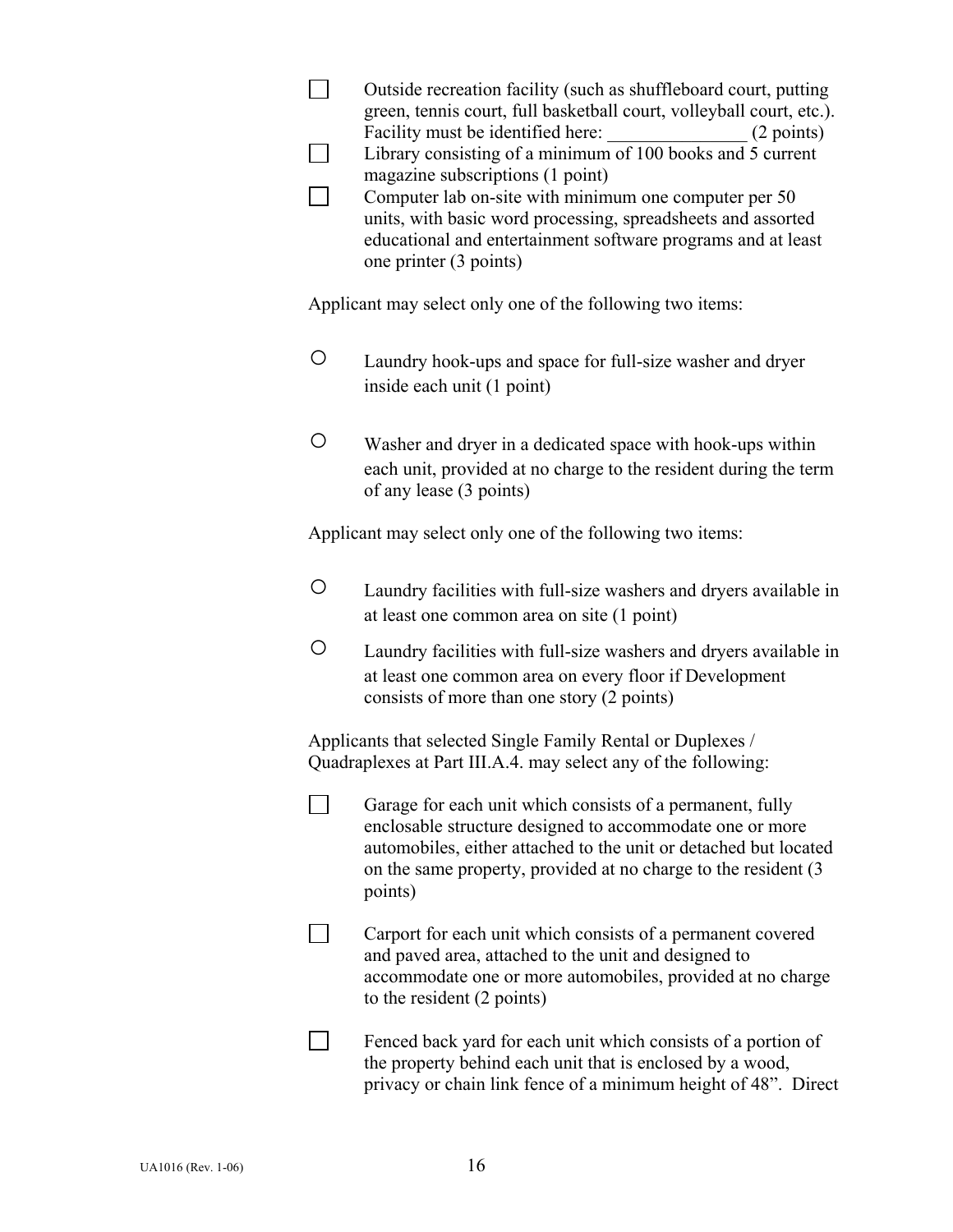access to the fenced back yard for each unit must be afforded solely by a door from that unit and no other unit. (2 points)

d. For SRO Developments (Maximum available points for this category is 12 points):

| Emergency call service in all units (3 points)<br>Exercise room with appropriate equipment (2 points) |            |
|-------------------------------------------------------------------------------------------------------|------------|
| Secure, enclosed bicycle storage (1 point)                                                            |            |
| Cable or satellite TV hook-up in each unit (1 point)                                                  |            |
| Picnic area with hard cover permanent roof of a design                                                |            |
| compatible with the Development, open on all sides, containing                                        |            |
| at least three permanent picnic tables with benches and an                                            |            |
| adjoining permanent outdoor grill (1 point)                                                           |            |
| Outside recreation facility (such as shuffleboard court, putting                                      |            |
| green, tennis court, full basketball court, volleyball court, etc.).                                  |            |
| Facility must be identified here:                                                                     | (2 points) |
| Library consisting of a minimum of 100 books and 5 current                                            |            |
| magazine subscriptions (1 point)                                                                      |            |
| Computer lab on-site with minimum one computer per 50                                                 |            |
| units, with basic word processing, spreadsheets and assorted                                          |            |
| educational and entertainment software programs and at least                                          |            |
| one printer (3 points)                                                                                |            |

Applicant may select only one of the following two items:

- Laundry facilities with full-size washers and dryers available in at least one common area on site (1 point)
- Laundry facilities with full-size washers and dryers available in at least one common area on every floor if Development consists of more than one story (2 points)
- e. Energy Conservation Features for all units in the Development (Maximum available points for this category is 9 points):
	- (1) Heating Applicant may select only one of the following three items:
		- Heat pump with a minimum HSPF of 7.4 instead of electric resistance (1 point)
		- Heat pump with a minimum HSPF of 7.5 instead of electric resistance (2 points)
		- Gas hydronic combo unit HVAC (2 points)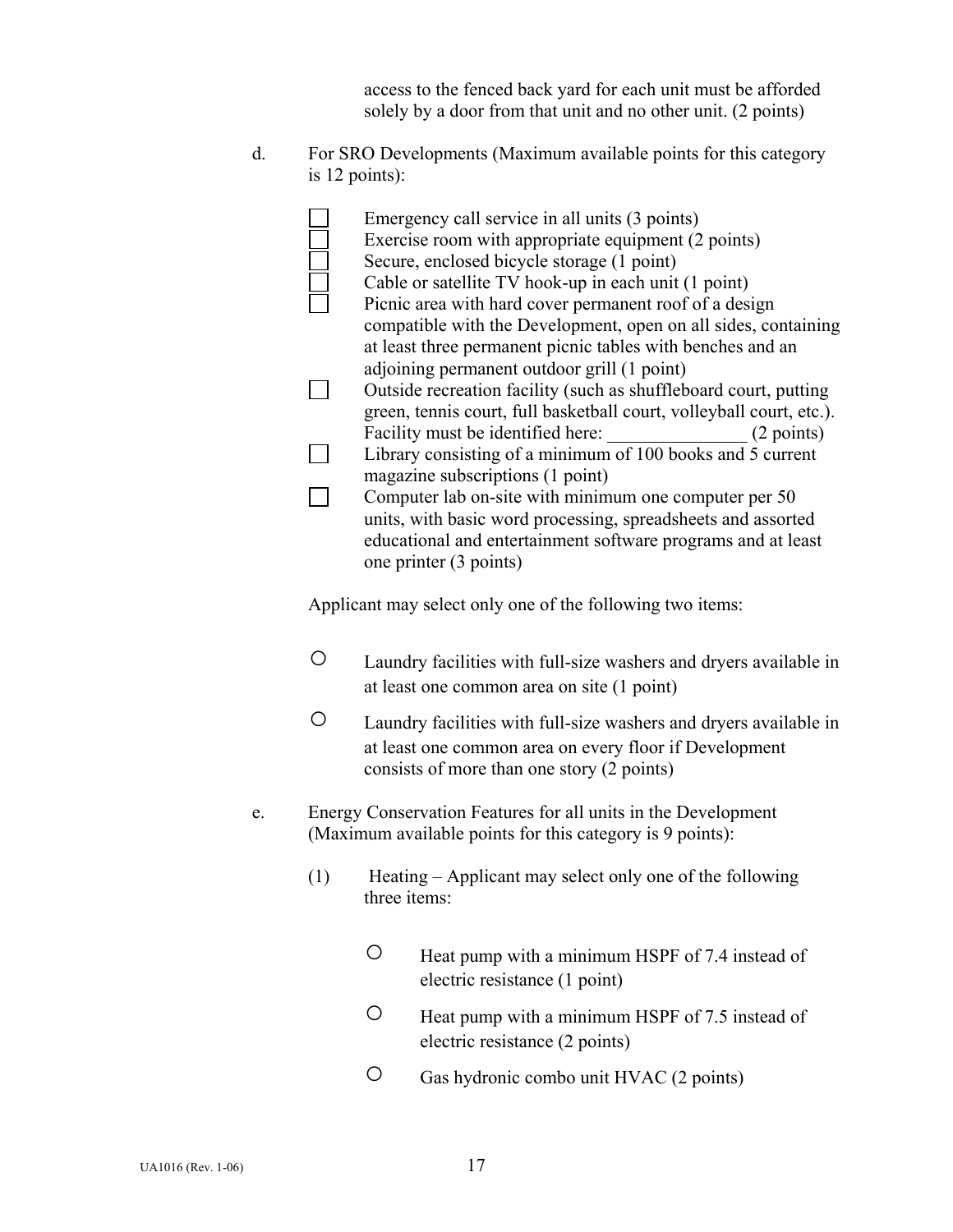- (2) Cooling Applicant may select only one of the following two items:
	- Air conditioning with SEER rating of 12 or better (1 point)
	- Air conditioning with SEER rating of 13 or better (2 points)
- (3) Water Heating Applicant may select only one of the following two items:
	- Gas water heater with energy factor of .58 or better (1 point)
	- Electric water heater with energy factor of .91 or better (1 point)
- (4) Insulation –

Wall insulation ratings are determined by the insulation material only, not the wall assembly materials. Applicant may select only one of the following two items:

- Wall insulation of R-13 or better for frame built construction (2 points)
- Wall insulation of R-7 or better for masonry/concrete block construction (2 points)

Applicant may select only one of the following two items:

- Attic insulation of R-30 or better (1 point)
- Insulation of R-19 with radiant barrier on top floor only (1 point)
- (5) Windows (excluding windows on doors and sidelights) Applicant may select only one of the following five items:
	- Solar screens on all west and east facing windows (1 point)
	- Double-pane glass on all windows (2 points)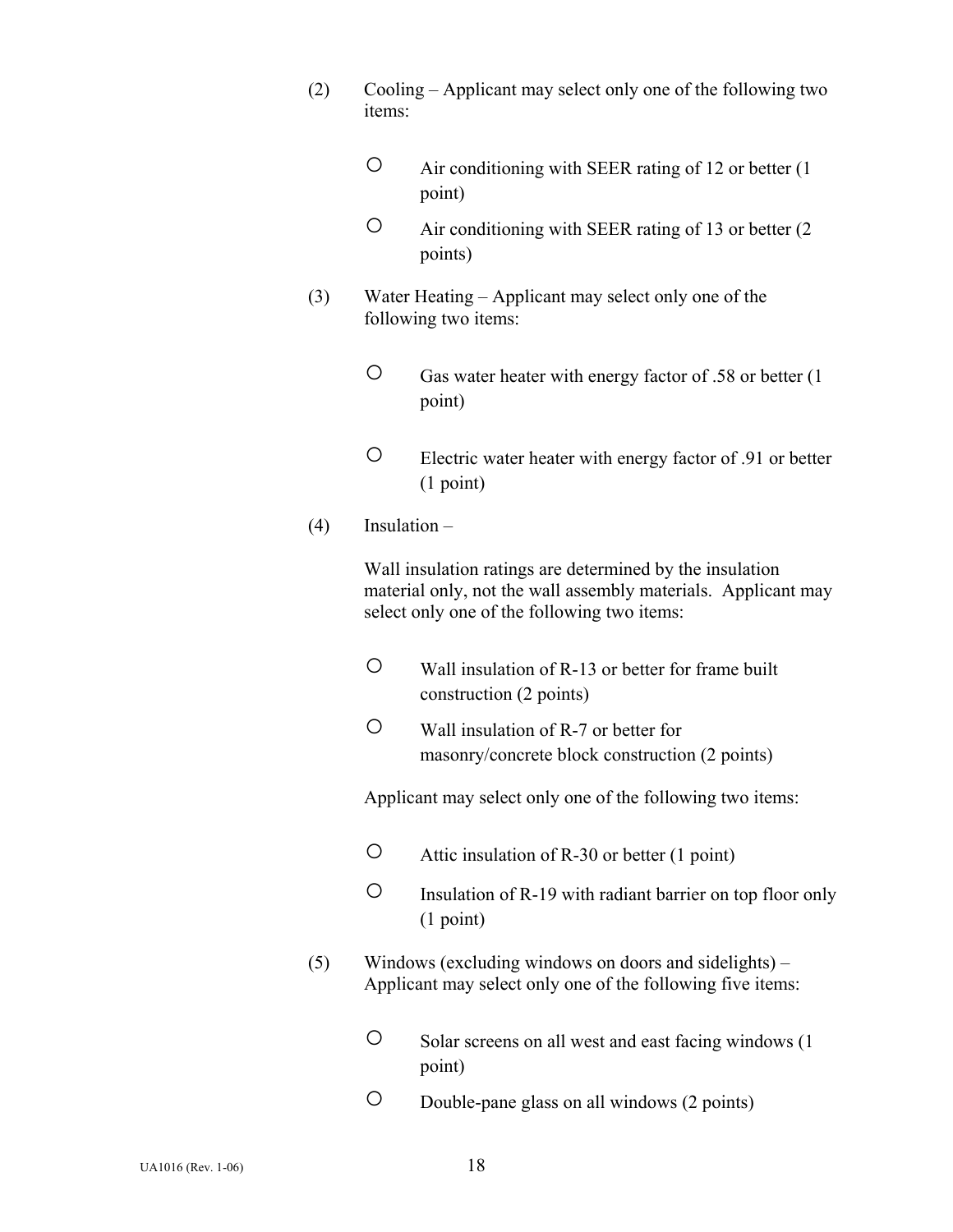- All windows double-pane with minimum solar heat gain coefficient of  $\leq$  .50 and minimum of .75 U Value (2 points)
- All windows single-pane with minimum solar heat gain coefficient of .58 or better (2 points)
- All windows single-pane with shading coefficient of .67 or better (2 points)
- (6) Other:
	- Ceiling fans in all bedrooms and living area in each unit (2 points)

### **C. Ability to Proceed**

1. Status of Site Plan Approval or Plat Approval:

All Applications must include one of the following:

 a. Multifamily Developments must provide a properly completed and executed Local Government Verification of Status of Site Plan Approval for Multifamily Developments Form behind a tab labeled "**Exhibit 26** .

#### OR

- b. Single-Family Rental Developments must provide a properly completed and executed Local Government Verification of Status of Plat Approval for Single-Family Rental Developments Form behind a tab labeled "**Exhibit 26**".
- 2. Evidence of Site Control:

 Applicant must demonstrate site control by providing the following documentation:

 a. Provide a fully executed qualified contract for purchase and sale for the subject property behind a tab labeled "**Exhibit 27**".

## OR

 b. Provide a recorded deed or recorded certificate of title behind a tab labeled "**Exhibit 27**".

## OR

 c. Provide a copy of the fully executed long-term lease behind a tab labeled "**Exhibit 27**".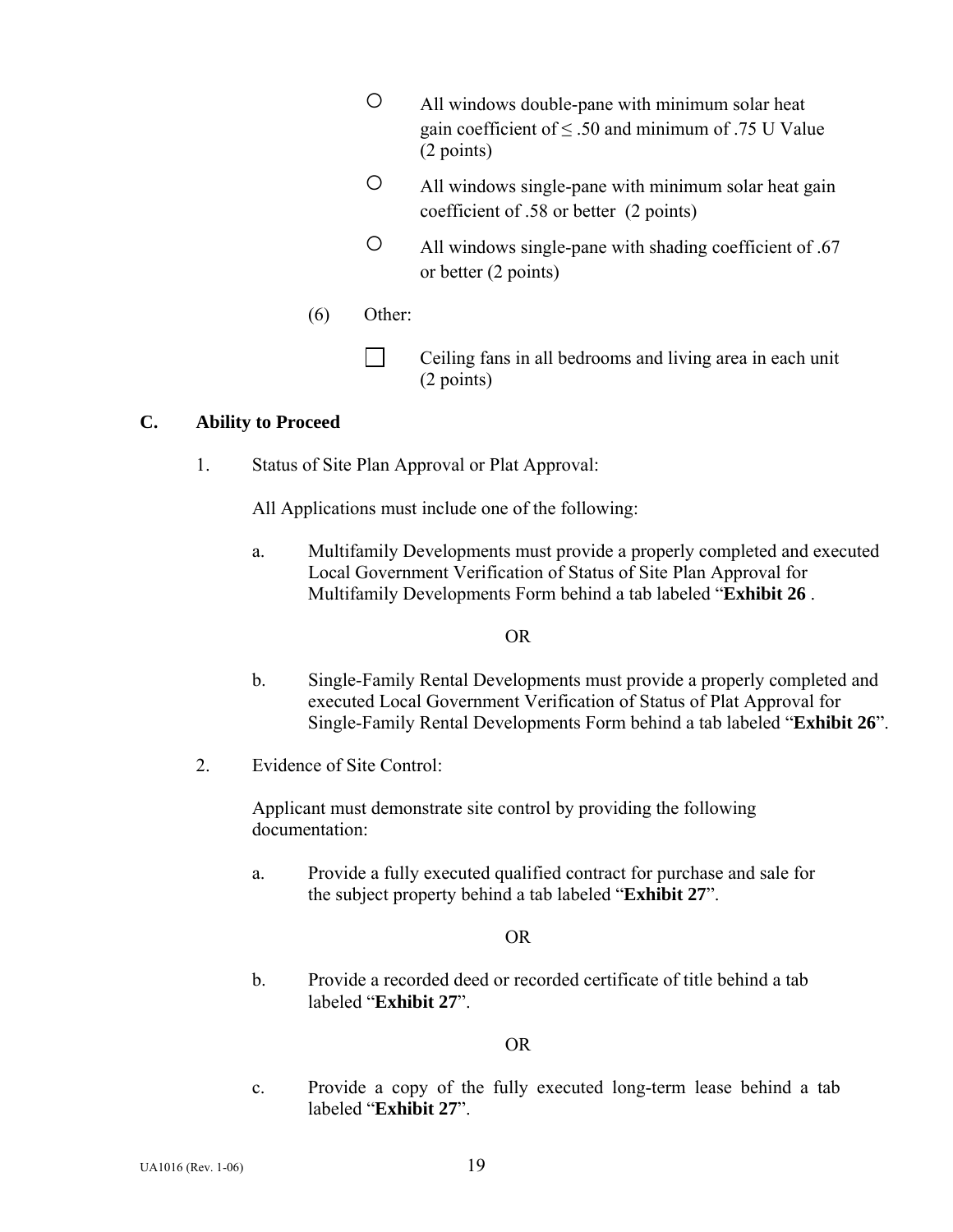- 3. Evidence of Infrastructure Availability:
	- a. Electricity Provide a letter from the provider or a properly completed and executed Verification of Availability of Infrastructure – Electricity Form behind a tab labeled "**Exhibit 28**".
	- b. Water Provide a letter from the provider or a properly completed and executed Verification of Availability of Infrastructure – Water Form behind a tab labeled "**Exhibit 29**".
	- c. Sewer, Package Treatment or Septic Tank Provide a letter from the provider or a properly completed and executed Verification of Availability of Infrastructure – Sewer Capacity, Package Treatment, or Septic Tank Form behind a tab labeled "**Exhibit 30**".
	- d. Roads Provide a letter from the appropriate Local Government or a properly completed and executed Verification of Availability of Infrastructure – Roads Form behind a tab labeled "**Exhibit 31**".
- 4. Evidence of Appropriate Zoning:
	- a. New Construction Developments Provide a properly completed and executed Local Government Verification That Development Is Consistent With Zoning And Land Use Regulations Form behind a tab labeled "**Exhibit 32**".

#### OR

- b. Rehabilitation/Substantial Rehabilitation Developments Provide a properly completed and executed Local Government Verification That Development Is Consistent With Zoning And Land Use Regulations Form or a properly completed and executed Local Government Verification That Permits Are Not Required For This Development Form behind a tab labeled "**Exhibit 32**".
- 5. Environmental Site Assessment (ESA):
	- a. Phase I ESAProvide a properly completed and executed Verification of Environmental Safety – Phase I Site Assessment Form behind a tab labeled "**Exhibit 33**".
	- b. Phase II ESA If applicable, provide a properly completed and executed Verification of Environmental Safety – Phase II Site Assessment Form behind a tab labeled "**Exhibit 34**".

## **D. Demographic Commitment**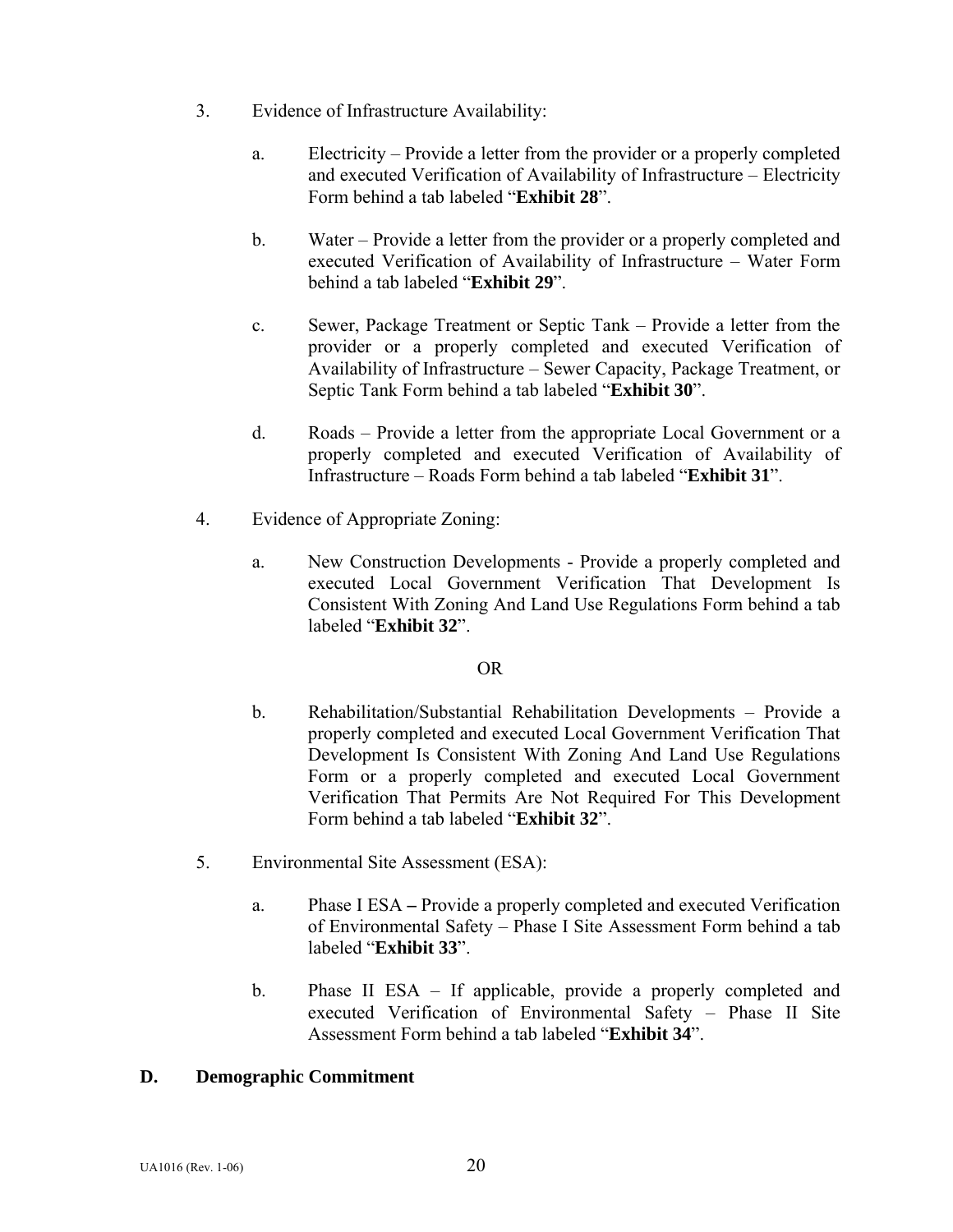- $O_1$ . Elderly
	- a. Will the proposed Development be an ALF?

O Yes O No

- b. Provide evidence of a local need for low-income Elderly housing (non-ALF or ALF) behind a tab labeled "**Exhibit 35**".
- 2. Farmworker or Commercial Fishing Worker Provide evidence of a local need for Farmworker or Commercial Fishing Worker housing behind a tab labeled "**Exhibit 35**".
- 3. Homeless Provide a properly completed and executed Verification of Inclusion in Local Homeless Continuum of Care Plan by Lead Agency Form behind a tab labeled "**Exhibit 35**". If no Local Homeless Assistance Continuum of Care Plan exists, evidence of a local need for Homeless housing must be provided behind a tab labeled **"Exhibit 35"**.
- 4. Family Development will serve the general population.

#### **E. Set-Aside Commitments**

- 1. MMRB, SAIL and HC Applications:
	- a. Minimum Set-Aside**:**

Select one of the following:

 ○ 20% of units at 50% Area Median Income (AMI) or lower

or

 $\circ$  40% of units at 60% AMI or lower

or

○ HC Applicants Only - Deep rent skewing option as defined in Section 42, IRC, as amended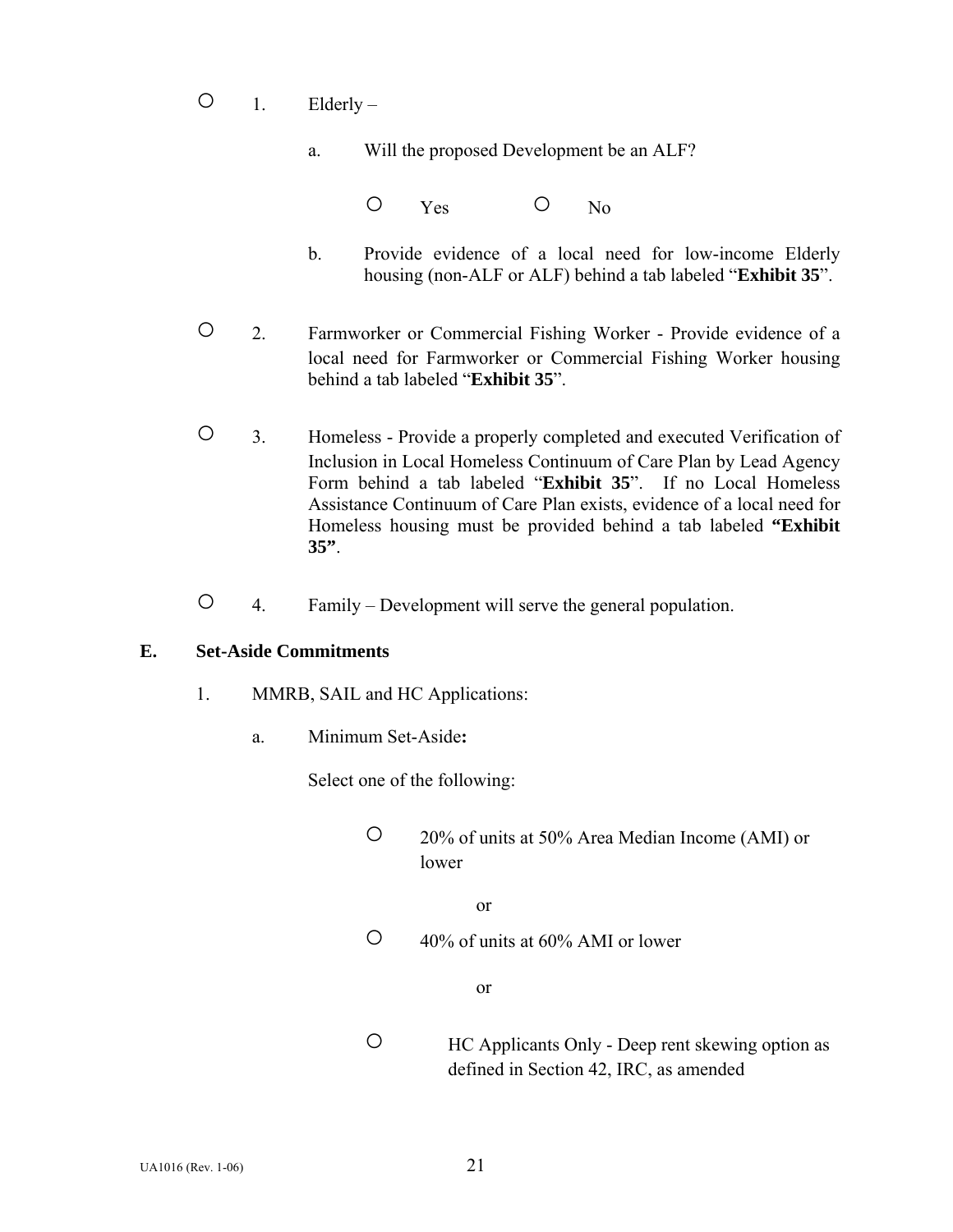- SAIL Applicants Only 100% of units below 120% AMI
- b. Set-Aside Commitment:
	- (1) Is the location of the proposed Development within Set-Aside Location A?.
- O Yes O No
	- (2) All Applicants must complete the total set-aside breakdown chart at either section (a), (b), (c), (d), or (e) below. The Applicant should complete each column of the chart in the section that is applicable to the program(s) it is applying for.
		- (a) If only applying for Competitive HC or noncompetitive HC with Local Government-issued Tax-Exempt Bonds:

|             | Percentage of Residential Units |                 |
|-------------|---------------------------------|-----------------|
|             | Commitment for                  | AMI Level       |
|             | Competitive HC or               |                 |
|             | non-competitive HC              |                 |
|             |                                 |                 |
|             | $\frac{0}{0}$                   | At or Below 30% |
|             | $\frac{0}{0}$                   | At or Below 33% |
|             | $\frac{0}{0}$                   | At or Below 35% |
|             | $\frac{0}{0}$                   | At or Below 40% |
|             | $\frac{0}{0}$                   | At or Below 45% |
|             | $\frac{0}{0}$                   | At or Below 50% |
|             | $\frac{0}{0}$                   | At or Below 60% |
| l Set-Aside |                                 |                 |
| Percentage: | $\frac{0}{0}$                   |                 |

Total Set-Asi

(b) If only applying for SAIL:

|            | Percentage of Residential Units |                   |
|------------|---------------------------------|-------------------|
|            | Commitment for                  | AMI Level         |
|            | <b>SAIL</b>                     |                   |
|            | $\frac{0}{0}$                   | At or Below 30%   |
|            | $\frac{0}{0}$                   | At or Below 33%   |
|            | $\frac{0}{0}$                   | At or Below 35%   |
|            | $\frac{0}{0}$                   | At or Below 40%   |
|            | $\frac{0}{0}$                   | At or Below 45%   |
|            | $\frac{0}{0}$                   | At or Below 50%   |
|            | $\frac{0}{0}$                   | At or Below 60%   |
|            | $\frac{0}{0}$                   | <b>Below 120%</b> |
| Set-Aside  |                                 |                   |
| ercentage: | $\frac{0}{0}$                   |                   |

Total Set-Asi Percentag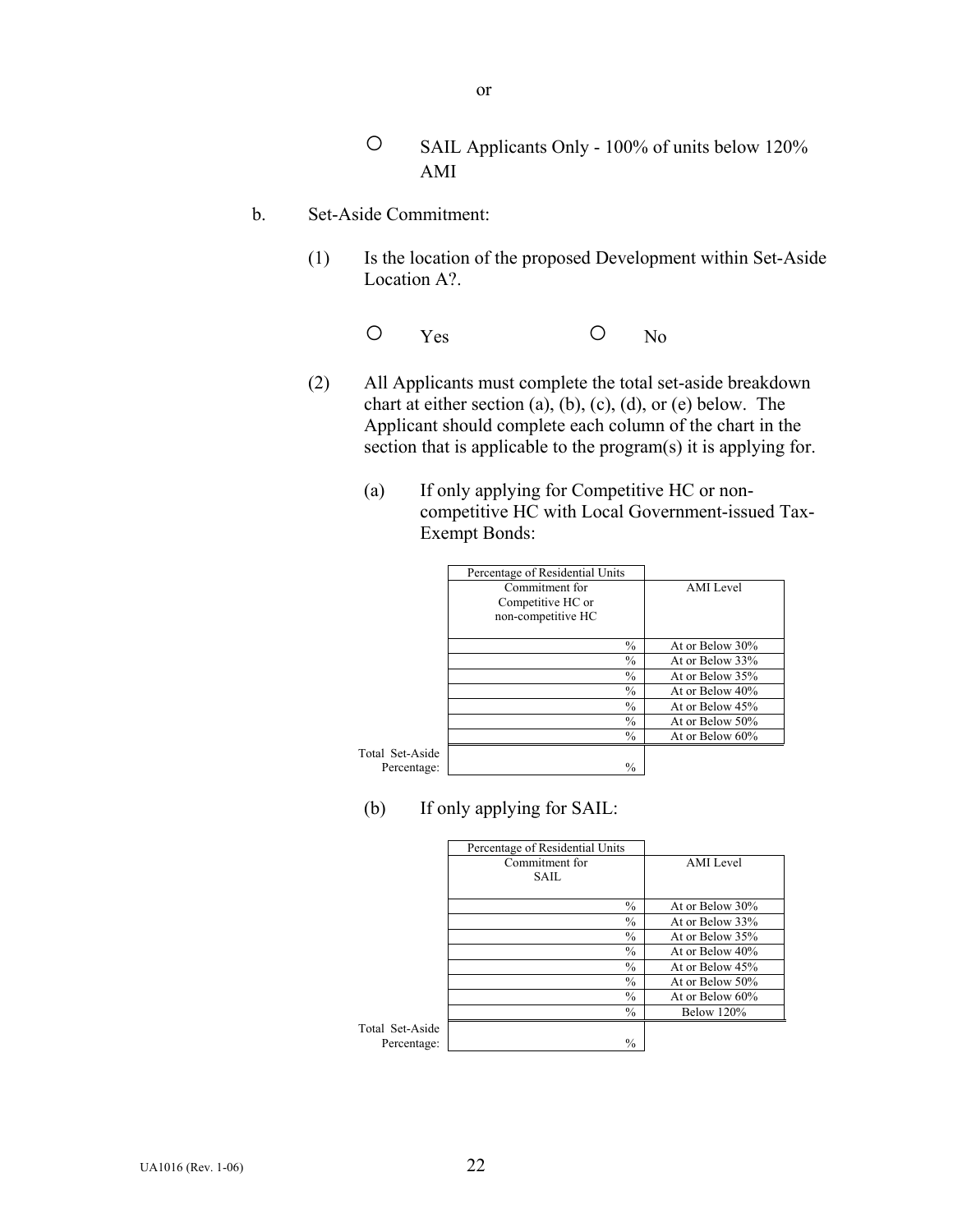- Percentage of Residential Units Commitment for MMRB Commitment for SAIL Commitment for non-competitive HC AMI Level  $\%$  At or Below 30%  $\frac{\%}{\%}$   $\frac{\%}{\%}$   $\frac{\%}{\%}$  At or Below 33%<br>  $\frac{\%}{\%}$  At or Below 35%  $\frac{96}{96}$   $\frac{96}{96}$   $\frac{96}{96}$  At or Below 35%<br>  $\frac{96}{96}$  At or Below 40% At or Below 40%  $\frac{\%}{\%}$  %  $\frac{\%}{\%}$  At or Below 45% At or Below 50%  $\%$  At or Below 50% % % % At or Below 60%  $\%$  Below 120% Total Set-Aside Percentage:  $\%$  %  $\%$
- (c) If applying for MMRB, SAIL and non-competitive HC Only:

(d) If applying for MMRB and non-competitive HC Only:

|            |                | Percentage of Residential Units |                  |
|------------|----------------|---------------------------------|------------------|
|            | Commitment for | Commitment for                  | <b>AMI</b> Level |
|            | <b>MMRB</b>    | non-competitive HC              |                  |
|            |                |                                 |                  |
|            | $\frac{0}{0}$  | $\frac{0}{0}$                   | At or Below 30%  |
|            | $\frac{0}{0}$  | $\frac{0}{0}$                   | At or Below 33%  |
|            | $\frac{0}{0}$  | $\frac{0}{0}$                   | At or Below 35%  |
|            | $\frac{0}{0}$  | $\frac{0}{0}$                   | At or Below 40%  |
|            | $\frac{0}{0}$  | $\%$                            | At or Below 45%  |
|            | $\frac{0}{0}$  | $\frac{0}{0}$                   | At or Below 50%  |
|            | $\frac{0}{0}$  | $\frac{0}{0}$                   | At or Below 60%  |
| Set-Aside  |                |                                 |                  |
| ercentage: | $\frac{0}{0}$  | $\frac{0}{0}$                   |                  |
|            |                |                                 |                  |

Total Set-Asid Percentage

(e) If applying for Competitive HC and SAIL Only:

|                 |                                                 | Percentage of Residential Units                 |                                    |
|-----------------|-------------------------------------------------|-------------------------------------------------|------------------------------------|
|                 | Commitment for<br><b>SAIL</b>                   | Commitment for<br>Competitive HC                | AMI Level                          |
|                 | $\frac{0}{0}$                                   | $\frac{0}{0}$                                   | At or Below 30%                    |
|                 | $\frac{0}{0}$<br>$\frac{0}{0}$<br>$\frac{0}{0}$ | $\frac{0}{0}$<br>$\frac{0}{0}$<br>$\frac{0}{0}$ | At or Below 33%<br>At or Below 35% |
|                 | $\frac{0}{0}$                                   | $\frac{0}{0}$                                   | At or Below 40%<br>At or Below 45% |
|                 | $\frac{0}{0}$<br>$\frac{0}{0}$                  | $\frac{0}{0}$<br>$\frac{0}{0}$                  | At or Below 50%<br>At or Below 60% |
| Total Set-Aside | $\frac{0}{0}$                                   |                                                 | <b>Below 120%</b>                  |
| Percentage:     | $\frac{0}{0}$                                   | $\frac{0}{0}$                                   |                                    |

2. HOME Applications:

- a. Minimum Number of HOME-Assisted Units Required by HUD:
	- (1) HOME loan requested: \$ \_\_\_\_\_\_\_\_\_\_\_\_\_\_\_\_\_\_\_\_\_
		-
	- (2) Total Development Cost: \$\_\_\_\_\_\_\_\_\_\_\_\_\_\_\_\_\_\_\_\_\_\_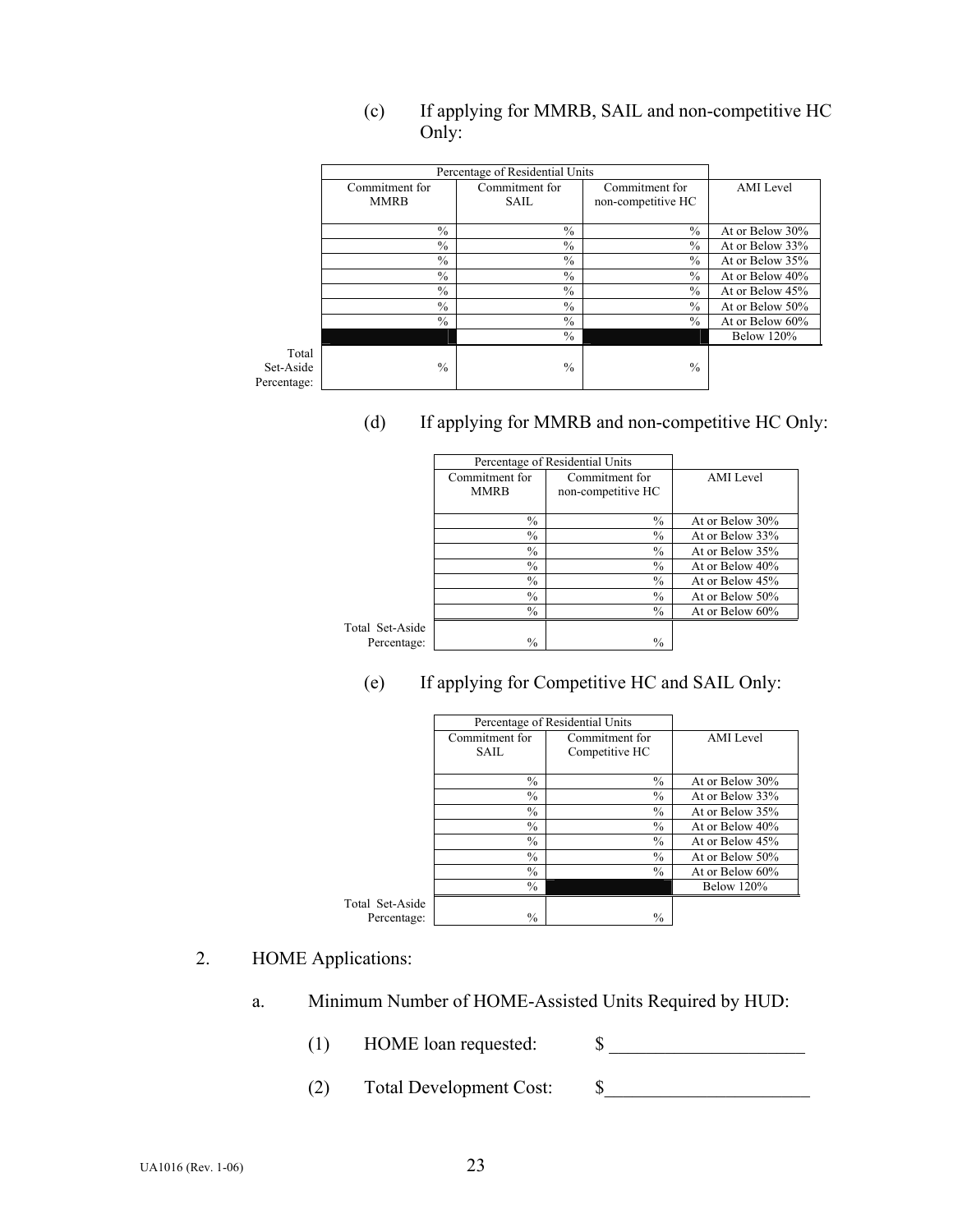|                | (3) | % of Total Development Cost<br>provided by HOME Loan<br>$\frac{0}{0}$<br>(Divide a. $(1)$ by a. $(2)$ and round up to the<br>next whole percentage number)                                                                  |
|----------------|-----|-----------------------------------------------------------------------------------------------------------------------------------------------------------------------------------------------------------------------------|
|                | (4) | Total number of units in Development:                                                                                                                                                                                       |
|                | (5) | Minimum number of HOME-Assisted Units<br>required:<br>(Multiply a. $(4)$ by a. $(3)$ , round up<br>to the next whole number)                                                                                                |
|                | (6) | Minimum number of HOME-Assisted Units<br>$\frac{0}{0}$<br>as a percentage:<br>(Divide a. $(5)$ by a. $(4)$ and round<br>percentage to two decimal places)                                                                   |
| $b$ .          |     | Commitment to Set Aside Units Beyond the Minimum:                                                                                                                                                                           |
|                |     | Does the Applicant commit to set aside additional HOME-<br>Assisted Units beyond the minimum required by HUD?                                                                                                               |
|                | O   | Yes<br>N <sub>o</sub>                                                                                                                                                                                                       |
|                |     | If "Yes", answer the following questions:                                                                                                                                                                                   |
|                | (1) | How many?                                                                                                                                                                                                                   |
|                | (2) | Percentage of ADDITIONAL HOME-Assisted<br>$\%$ (divide number shown in b.(1)<br>Units:<br>by a.(4) and round percentage to two decimal places)                                                                              |
|                | (3) | Is the minimum number of HOME-Assisted Units required, as<br>shown at a.(5), plus the additional HOME-Assisted Units, as<br>shown at $b(1)$ , either equal to or less than the total number of<br>units in the Development? |
|                |     | Ő<br>Yes<br>N <sub>o</sub>                                                                                                                                                                                                  |
| $\mathbf{c}$ . |     | Total Set-Aside Percentage:<br>$\frac{0}{0}$<br>(add $a(6)$ and $b(2)$ and round percentage to<br>two decimal places)                                                                                                       |
| d.             |     | Summary of HOME-Assisted Units:                                                                                                                                                                                             |
|                | (1) | Low HOME Rent Units                                                                                                                                                                                                         |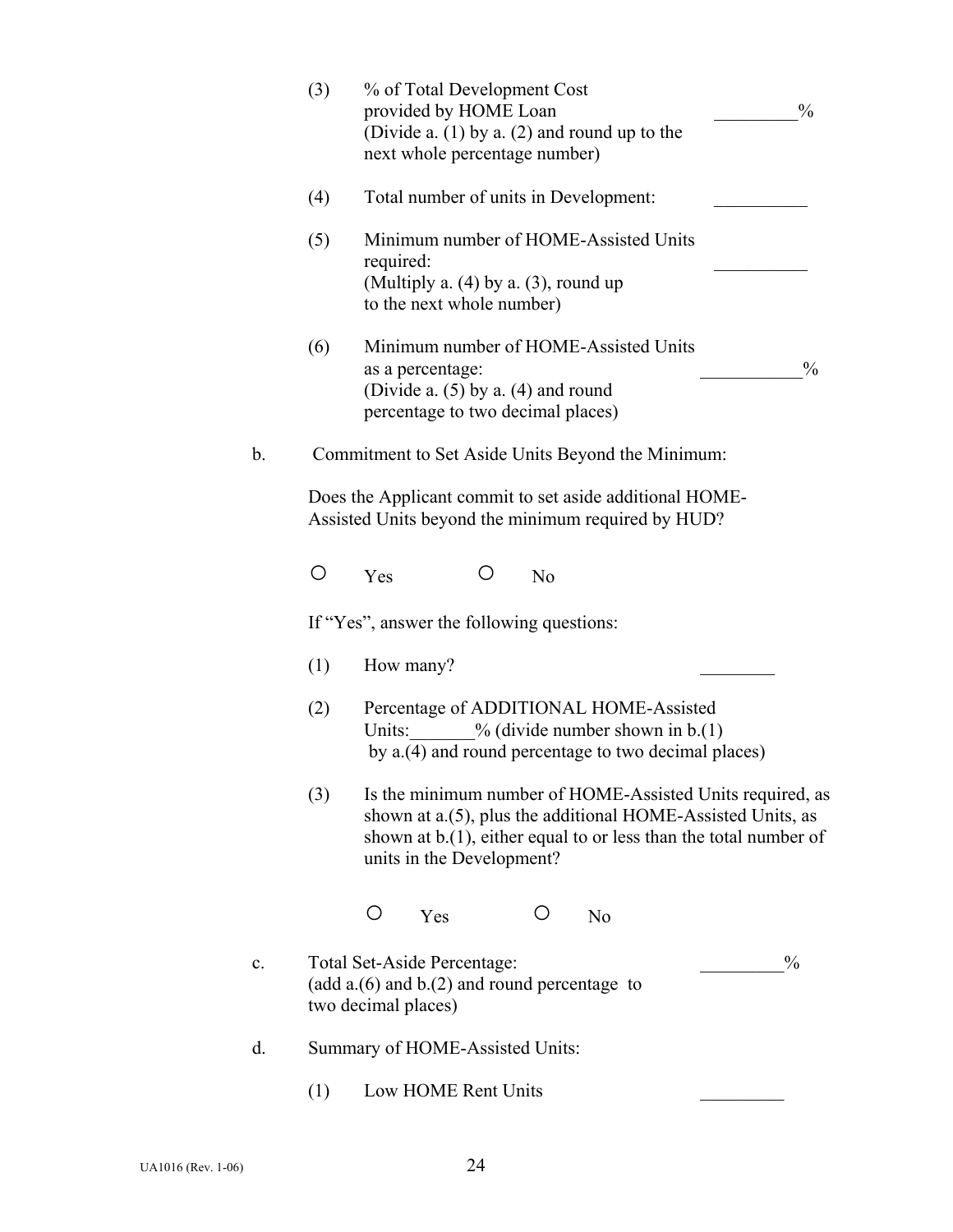- (2) High HOME Rent Units
- (3) Total HOME -Assisted Units
- 3. Affordability Period for MMRB, SAIL, HOME and HC Applications:

Applicant irrevocably commits to set aside units in the proposed Development for a total of vears.

#### **F. Resident Programs**

 $\Box$ 

 $\Box$ 

1. Qualified Resident Programs for Non-Elderly and Non-Homeless Developments (Maximum 6 Points)

| Welfare to Work of |  |
|--------------------|--|
|                    |  |

br Self-Sufficiency Type Programs (1 point)

Identify the program and the contact person:

(Name of welfare to work or self-sufficiency type program)

 $\mathcal{L}_\mathcal{L} = \{ \mathcal{L}_\mathcal{L} = \{ \mathcal{L}_\mathcal{L} = \{ \mathcal{L}_\mathcal{L} = \{ \mathcal{L}_\mathcal{L} = \{ \mathcal{L}_\mathcal{L} = \{ \mathcal{L}_\mathcal{L} = \{ \mathcal{L}_\mathcal{L} = \{ \mathcal{L}_\mathcal{L} = \{ \mathcal{L}_\mathcal{L} = \{ \mathcal{L}_\mathcal{L} = \{ \mathcal{L}_\mathcal{L} = \{ \mathcal{L}_\mathcal{L} = \{ \mathcal{L}_\mathcal{L} = \{ \mathcal{L}_\mathcal{$ 

 $\mathcal{L}_\mathcal{L} = \{ \mathcal{L}_\mathcal{L} = \{ \mathcal{L}_\mathcal{L} = \{ \mathcal{L}_\mathcal{L} = \{ \mathcal{L}_\mathcal{L} = \{ \mathcal{L}_\mathcal{L} = \{ \mathcal{L}_\mathcal{L} = \{ \mathcal{L}_\mathcal{L} = \{ \mathcal{L}_\mathcal{L} = \{ \mathcal{L}_\mathcal{L} = \{ \mathcal{L}_\mathcal{L} = \{ \mathcal{L}_\mathcal{L} = \{ \mathcal{L}_\mathcal{L} = \{ \mathcal{L}_\mathcal{L} = \{ \mathcal{L}_\mathcal{$ 

 $\mathcal{L}_\mathcal{L} = \{ \mathcal{L}_\mathcal{L} = \{ \mathcal{L}_\mathcal{L} = \{ \mathcal{L}_\mathcal{L} = \{ \mathcal{L}_\mathcal{L} = \{ \mathcal{L}_\mathcal{L} = \{ \mathcal{L}_\mathcal{L} = \{ \mathcal{L}_\mathcal{L} = \{ \mathcal{L}_\mathcal{L} = \{ \mathcal{L}_\mathcal{L} = \{ \mathcal{L}_\mathcal{L} = \{ \mathcal{L}_\mathcal{L} = \{ \mathcal{L}_\mathcal{L} = \{ \mathcal{L}_\mathcal{L} = \{ \mathcal{L}_\mathcal{$ 

(Name of Contact Person) (Telephone Number)

(Address)

- b. Homeownership Opportunity Program:
	- (1) Financial Assistance with Purchase of a Home (2 points)

OR For HC Single Family Rental Developments Only

- (2) Financial Assistance with Purchase of a Unit in the Development (1 point)
- **a c.** After School Program for Children (3 points)
- $\mathbf{L}$ d. First Time Homebuyer Seminars (1 point)
	- e. Literacy Training (2 points)
- $\Box$ f. Job Training (2 points)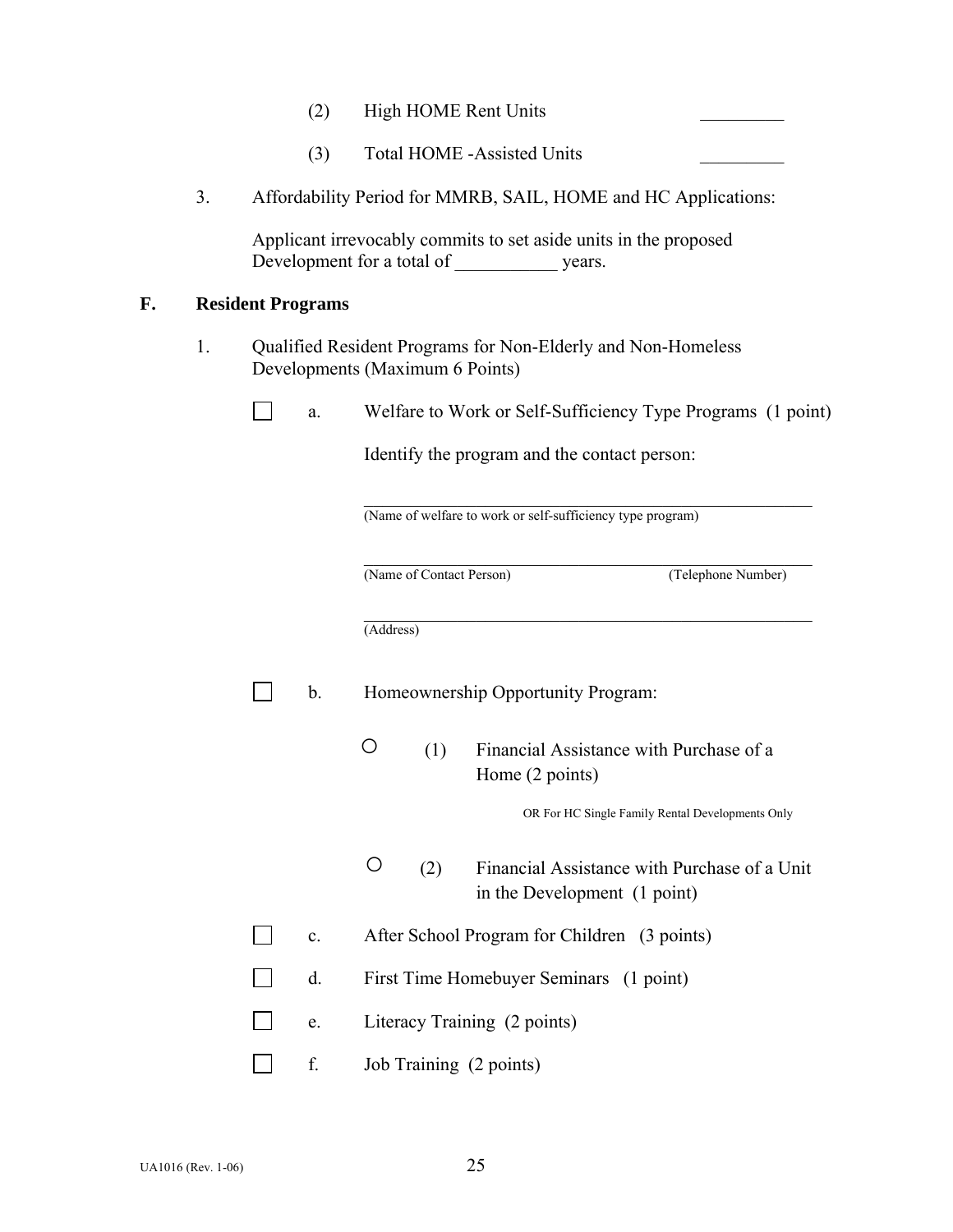| Qualified Resident Programs for Homeless Developments - SRO and Non- |
|----------------------------------------------------------------------|
| SRO (Maximum 6 Points)                                               |

| a. | The following resident programs are available for SRO Developments |
|----|--------------------------------------------------------------------|
|    | only:                                                              |

| $\Box$<br>(1) | Staffed kitchen/Cafeteria (3 points) |
|---------------|--------------------------------------|
|---------------|--------------------------------------|

- $\Box$  (2) Daily Activities (3 points)
- b. The following resident programs are available for Non-SRO Developments only:
	- $\Box$ (1) Homeownership Opportunity Program:
		- (a) Financial Assistance with Purchase of a Home (2 points)

OR for HC Single Family Rental Developments Only

- (b) Financial Assistance with Purchase of a Unit in the Development (1 point)
- (2) After School Program for Children (3 points)
- $\Box$ (3) First Time Homebuyer Seminars (1 point)
- c. The following resident programs are available for both SRO and Non-SRO Developments:
	- (1) Welfare to Work or Self-Sufficiency Type Programs (1 point)

Identify the program and the contact person:

 $\mathcal{L}_\mathcal{L} = \mathcal{L}_\mathcal{L} = \mathcal{L}_\mathcal{L} = \mathcal{L}_\mathcal{L} = \mathcal{L}_\mathcal{L} = \mathcal{L}_\mathcal{L} = \mathcal{L}_\mathcal{L} = \mathcal{L}_\mathcal{L} = \mathcal{L}_\mathcal{L} = \mathcal{L}_\mathcal{L} = \mathcal{L}_\mathcal{L} = \mathcal{L}_\mathcal{L} = \mathcal{L}_\mathcal{L} = \mathcal{L}_\mathcal{L} = \mathcal{L}_\mathcal{L} = \mathcal{L}_\mathcal{L} = \mathcal{L}_\mathcal{L}$ (Name of welfare to work or self-sufficiency type program)

(Name of Contact Person) (Telephone Number)

 $\mathcal{L}_\mathcal{L} = \mathcal{L}_\mathcal{L} = \mathcal{L}_\mathcal{L} = \mathcal{L}_\mathcal{L} = \mathcal{L}_\mathcal{L} = \mathcal{L}_\mathcal{L} = \mathcal{L}_\mathcal{L} = \mathcal{L}_\mathcal{L} = \mathcal{L}_\mathcal{L} = \mathcal{L}_\mathcal{L} = \mathcal{L}_\mathcal{L} = \mathcal{L}_\mathcal{L} = \mathcal{L}_\mathcal{L} = \mathcal{L}_\mathcal{L} = \mathcal{L}_\mathcal{L} = \mathcal{L}_\mathcal{L} = \mathcal{L}_\mathcal{L}$ 

 $\mathcal{L}_\mathcal{L} = \mathcal{L}_\mathcal{L} = \mathcal{L}_\mathcal{L} = \mathcal{L}_\mathcal{L} = \mathcal{L}_\mathcal{L} = \mathcal{L}_\mathcal{L} = \mathcal{L}_\mathcal{L} = \mathcal{L}_\mathcal{L} = \mathcal{L}_\mathcal{L} = \mathcal{L}_\mathcal{L} = \mathcal{L}_\mathcal{L} = \mathcal{L}_\mathcal{L} = \mathcal{L}_\mathcal{L} = \mathcal{L}_\mathcal{L} = \mathcal{L}_\mathcal{L} = \mathcal{L}_\mathcal{L} = \mathcal{L}_\mathcal{L}$ 

(Address)

 $\overline{\phantom{a}}$ 

 $\perp$ 

(2) Literacy Training (2 points)  $\mathcal{L}$ 

(3) Job Training (2 points)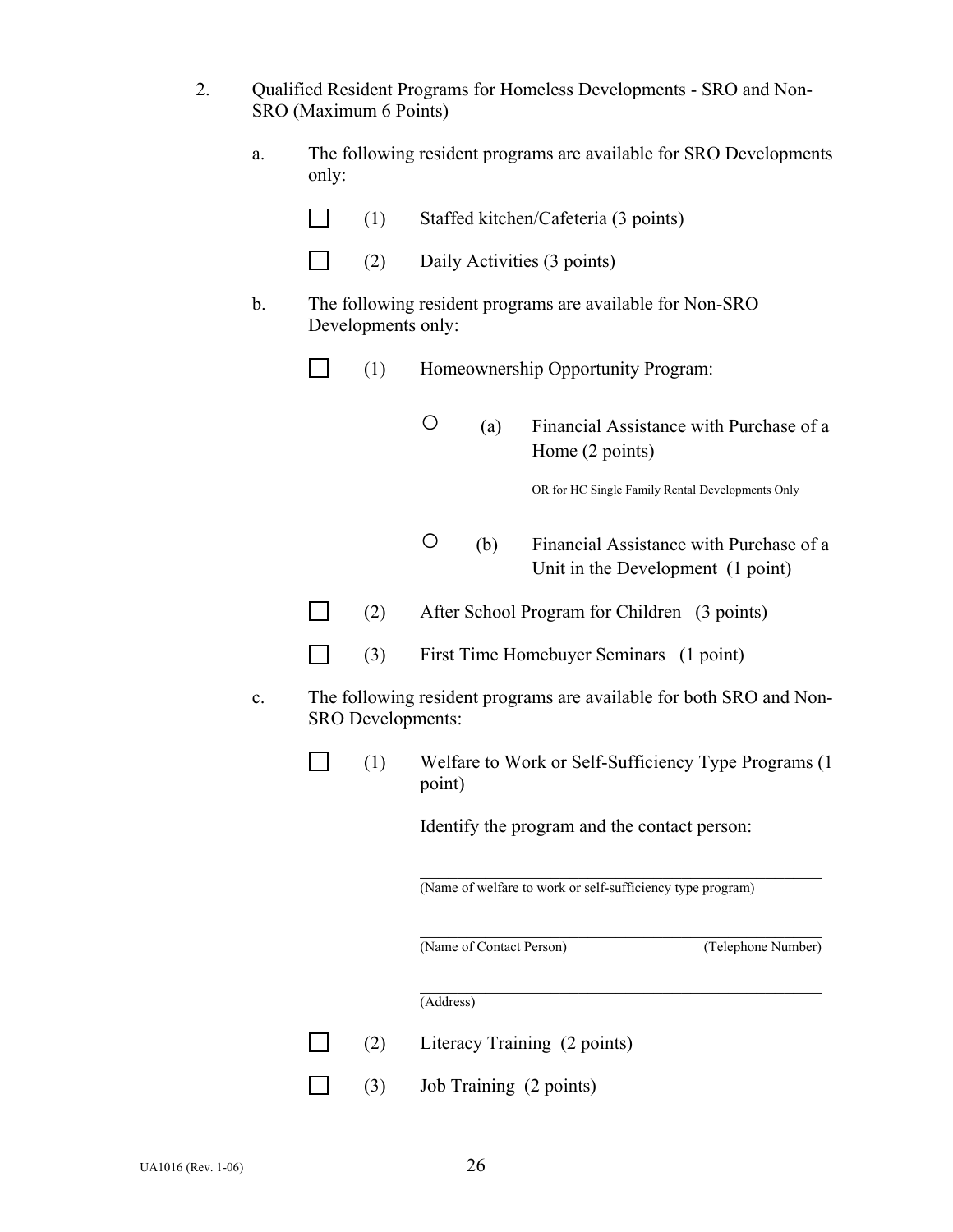|  |  | Qualified Resident Programs for Elderly Developments (Maximum 6 Points) |  |
|--|--|-------------------------------------------------------------------------|--|

- $\Box$ a. Private Transportation (3 points)
- $\Box$  b. Daily Activities (3 points)
- c. Assistance with Light Housekeeping, Grocery Shopping and/or Laundry (1 point)
- d. Resident Assurance Check-In Program (2 points)
- **e.** Manager On-Call 24 Hours Per Day (2 points)
- 4. Qualified Resident Programs for ALL Applicants (Maximum 8 Points)
	- $\Box$  a. Health Care (2 points)
	- b. Resident Activities  $(2 \text{ points})$
	- $\Box$ c. Health and Nutrition Classes (2 points)
	- $\Box$ d. Financial Counseling (2 points)
	- $\Box$ e. English as a Second Language (2 points)
	- $\Box$ f. Resident Assistance Referral Program (2 points)
	- **g.** Swimming Lessons (2 points)
	- $\Box$  h. Life Safety Training (2 points)
	- i.Mentoring (2 points)

#### **G. HOME Uniform Relocation Act** (HOME Applicants Only)

- 1. Does any portion of the Development involve rehabilitation work?
	- $\circ$  Yes Complete both questions 2 & 3
	- No Complete question 3 only
- 2. Tenant Relocation Information for Existing Properties
	- a. Are there any units occupied?
		- $\circ$  Yes Complete items b. f.
		- $O$  No Skip items c. f.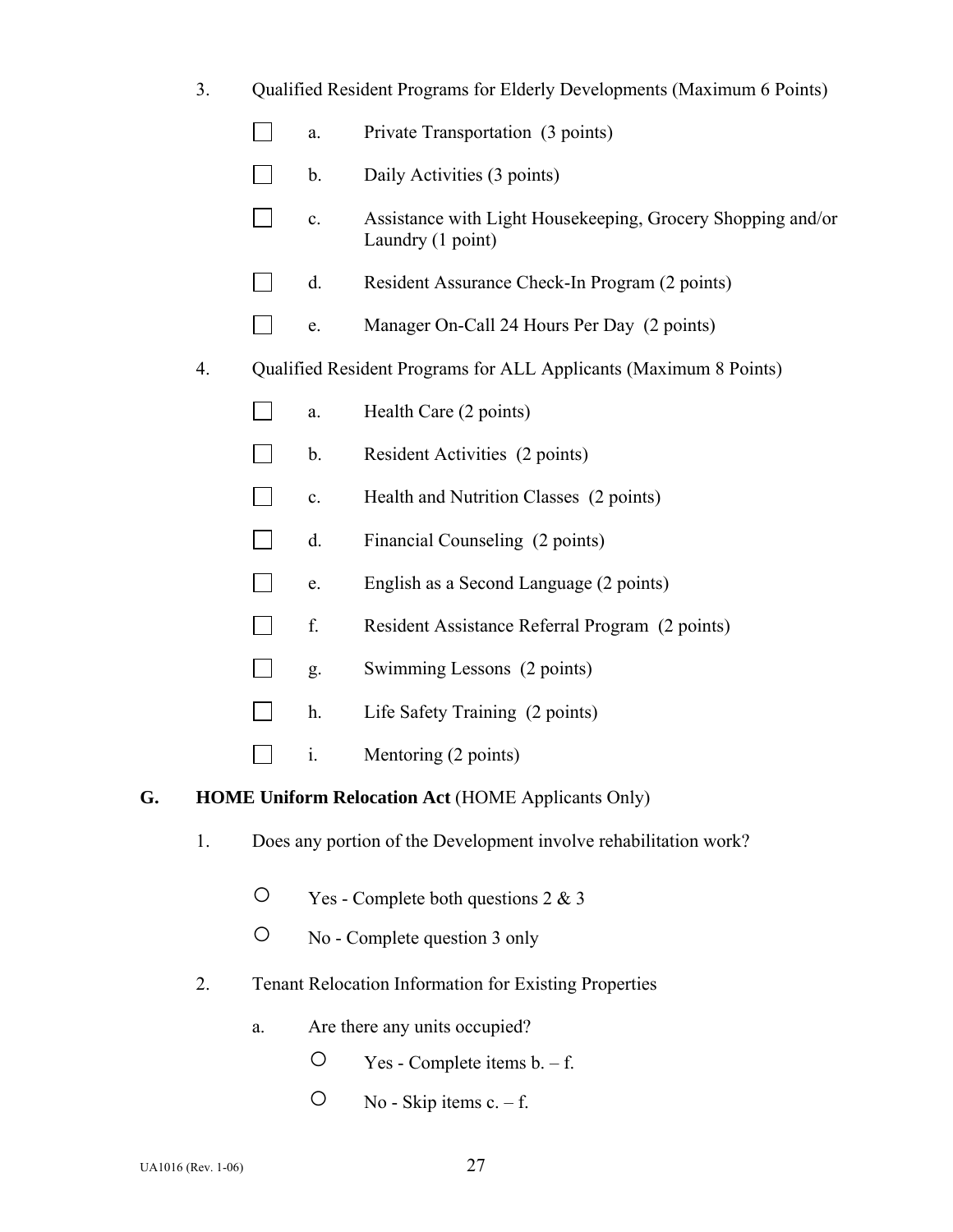- b. How many total units now exist in the development?
- c. How many units are occupied?
- d. Based on the income information of each tenant, is permanent relocation (displacement) anticipated during or after the rehabilitation period?
	- Yes Number of units affected:\_\_\_\_\_
	- No
- e. During rehabilitation, will temporary relocation of any tenants be required?
	- Yes how many tenants will require temporary relocation?
	- No
- f. Provide one copy of the required information in a separate notebook entitled "Relocation Documentation."
- 3. Uniform Relocation Act (URA) Acquisition Information (New Construction and Rehabilitation Developments)
	- a. Does the Applicant own the Development site as documented in the Site Control section of this Application?
		- Yes Provide a narrative regarding the acquisition behind a tab labeled **"Exhibit 36"** and skip items b. through d. below
		- No Answer item b. below
	- b. Is Applicant a private company?
		- Yes Provide a copy of the notice provided to the seller behind a tab labeled **"Exhibit 37"** and skip items c. and d. below
		- No Answer item c. below
	- c. Is Applicant a public (government) Applicant?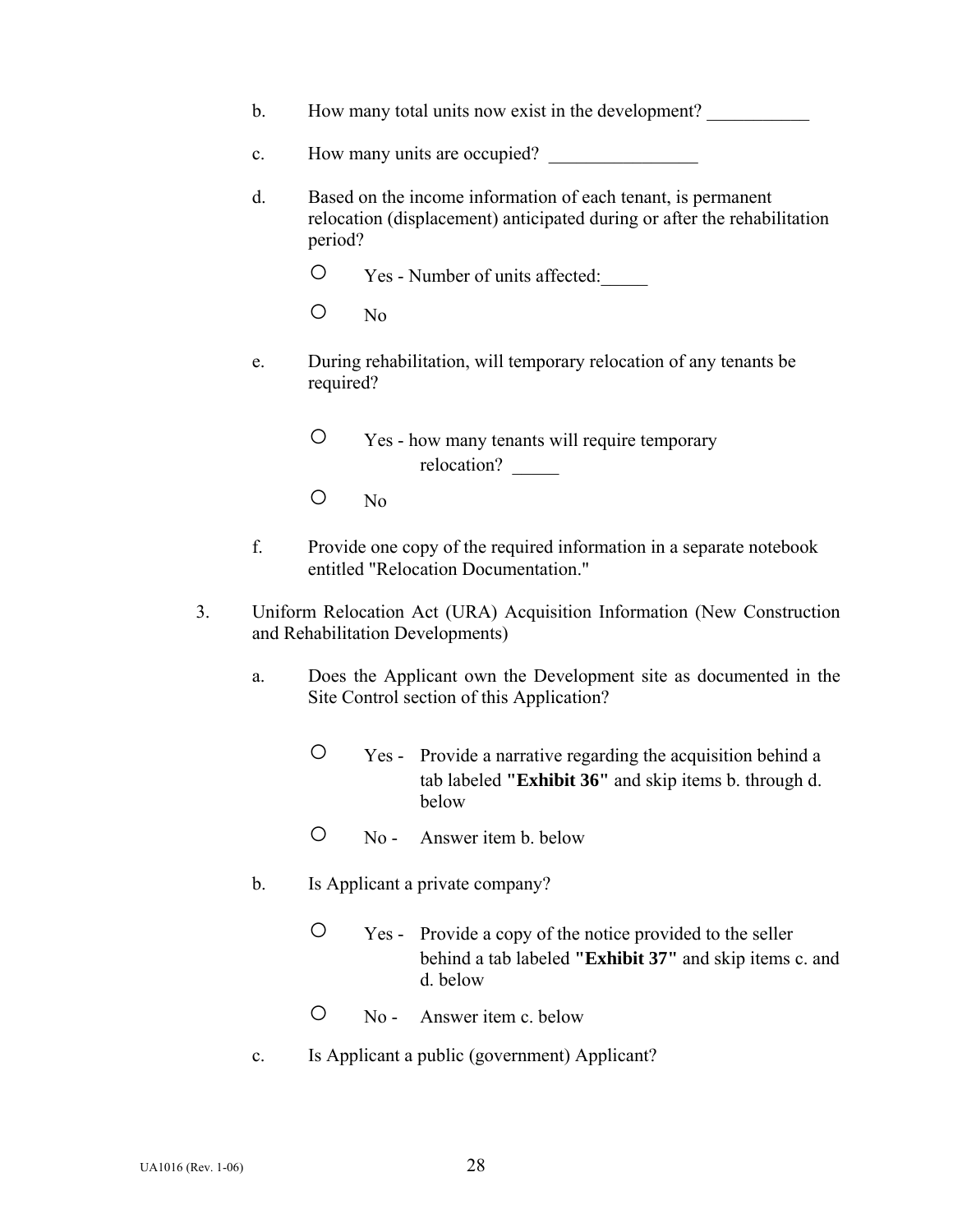- Yes Answer item d. below
- No Skip item d. below
- d. Does the Applicant have eminent domain power?
	- Yes Provide a copy of the required notice behind a tab labeled **"Exhibit 38"**
	- No Provide the required information behind a tab labeled **"Exhibit 38"**

## **H. HOME Certification of Consistency With the Consolidated Plan** (HOME Applicants Only)

Provide documentation evidencing certification of consistency with Consolidated Plan behind a tab labeled **"Exhibit 39".** 

## **I. HOME Other Federal Requirements** (HOME Applicants Only)

1. Federal Labor Requirements

Does the Development consist of 12 or more HOME-Assisted Units to be constructed under a single contract?

- O Yes O No
- 2. Debarment and Suspension

Provide the executed Contractor Certification behind a tab labeled "**Exhibit 40**"**.** 

- 3. Lead Based Paint
	- a. Did the Applicant answer "Yes" to question G.1. in this Application?
		- Yes answer item b. below
		- $\circ$  No skip items b. and c. below
	- b. Was the Development to be rehabilitated built before 1978?
		- Yes answer item c. below
		- $O$  No skip item c. below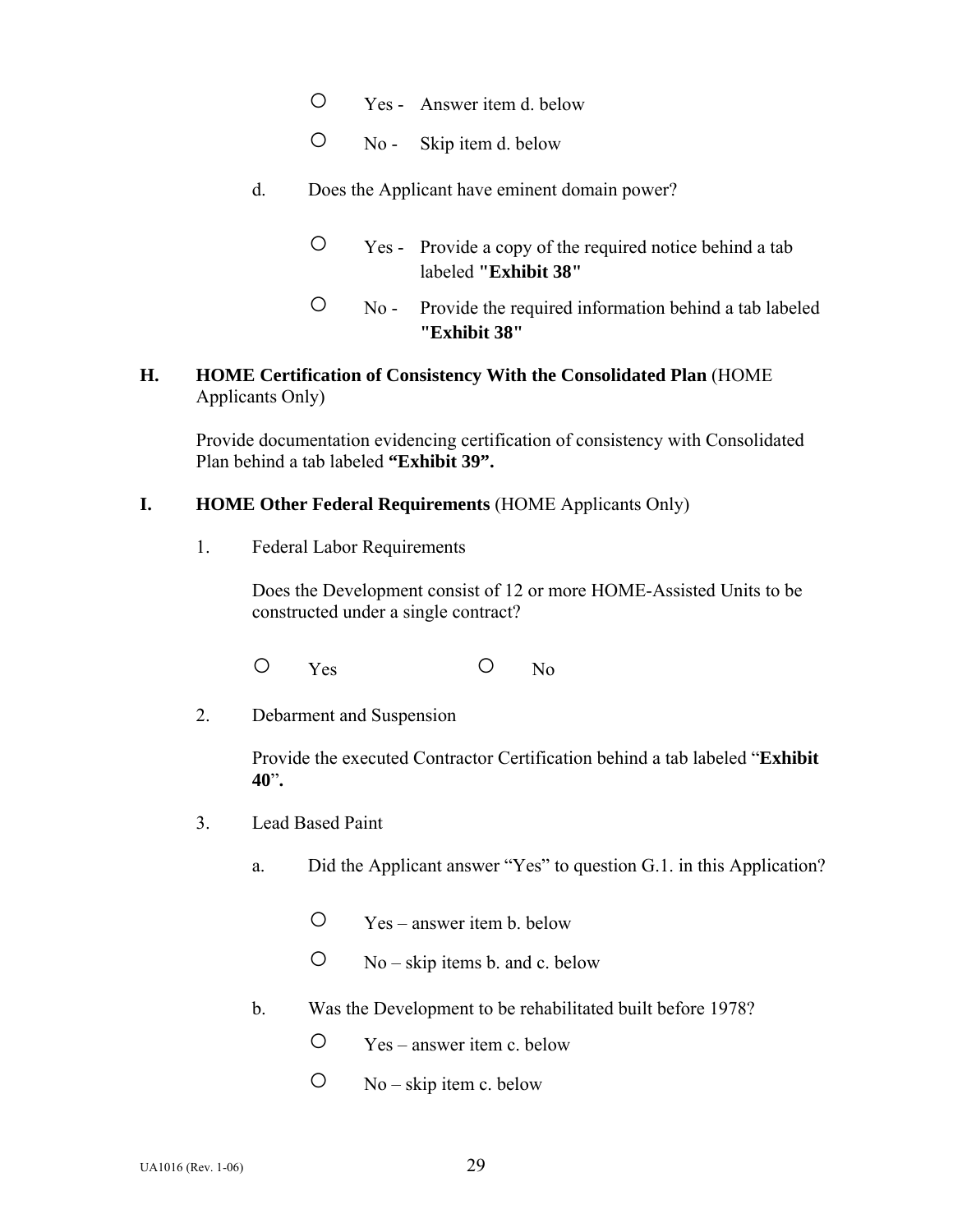- c. Is the Applicant purchasing the property?
	- Yes Provide a copy of the executed Disclosure of Information on Lead Based Paint and Lead Based Paint Hazards Form behind a tab labeled "**Exhibit 41**".
	- No
- 4. Match

 List the amount of each source of Match and provide the required documentation behind a tab labeled **"Exhibit 42"** :

| a. | Source(s)           |  |
|----|---------------------|--|
|    |                     |  |
|    |                     |  |
|    |                     |  |
|    |                     |  |
|    |                     |  |
| b. | Total Match Amount: |  |

## **Part IV. Local Government Support**

- **A. Contributions** MMRB, SAIL, HC and HOME Applications
	- 1. If the proposed Development does not meet one or more of the criteria listed in the Application Instructions to be eligible for an automatic 5 points, has a Local Government committed to provide a contribution to the proposed Development?

O Yes O No

If "Yes", provide the following:

- (a) The applicable Local Government Verification of Contribution Form(s):
	- (1) Local Government Verification of Contribution Grant Form behind a tab labeled "**Exhibit 43**";
	- (2) Local Government Verification of Contribution Fee Waiver Form behind a tab labeled "**Exhibit 44**";
	- (3) Local Government Verification of Contribution Loan Form behind a tab labeled "**Exhibit 45**"; and/or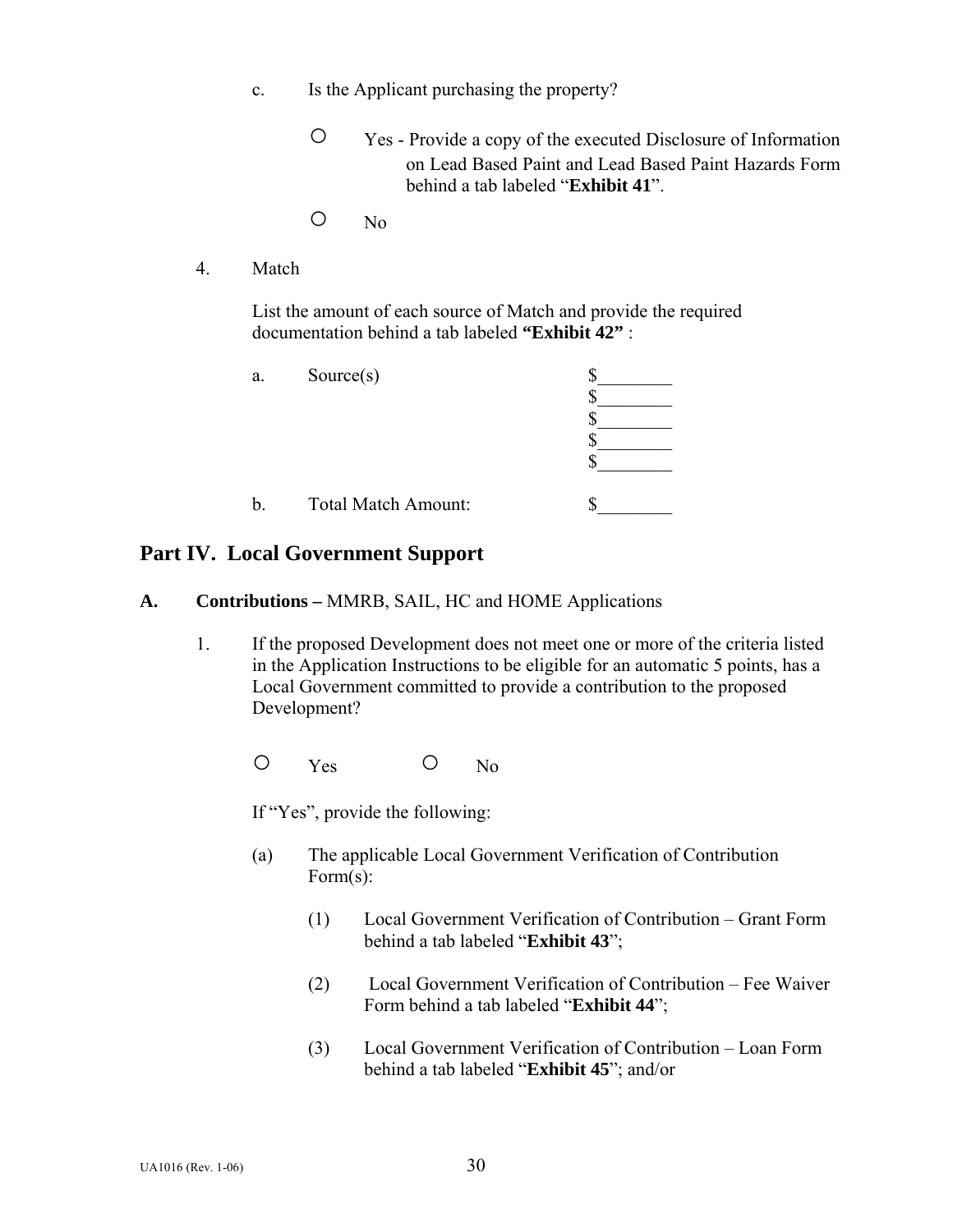- (4) Local Government Verification of Contribution Fee Deferral Form behind a tab labeled "**Exhibit 46**".
- (b) The payment stream for all present value calculations (if contribution consists of a loan or deferred fee) should be provided behind the applicable exhibit tab.
- 2. For each Local Government contribution the Development will receive:
	- a. Enter the type of contribution (grant, loan, fee waiver or fee deferral) and the value (net present value) of each contribution:



b. Enter the total Local Government contribution(s):  $\$ 

**B. Incentives** 

 $\blacksquare$ 

 $\Box$ 

- $\Box$ 1. If the Local Government provides an expedited permitting process for affordable housing, provide the Local Government Verification of Affordable Housing Incentives – Expedited Permitting Process for Affordable Housing Form behind a tab labeled "**Exhibit 47**".
- 2. If the Local Government has an on-going and current process for providing contributions to affordable housing properties or developments, provide the Local Government Verification of Affordable Housing Incentives – Contributions to Affordable Housing Properties or Developments Form behind a tab labeled "**Exhibit 48**".
	- 3. If the Local Government currently makes available to affordable housing properties or developments the modification of fee requirements, including reduction or waiver of fees and alternative methods of fee payment, provide the Local Government Verification of Affordable Housing Incentives – Modification of Fee Requirements for Affordable Housing Properties or Developments Form behind a tab labeled "**Exhibit 49**".
	- 4. If the Local Government currently has a process, established by ordinance, resolution, plan or policy, that requires consideration of the impact of proposed policies, ordinances, regulations, or plan provisions on the cost of affordable housing prior to adoption of such policies, ordinances, regulations, or plan provisions, provide the Local Government Verification of Affordable Housing Incentives – Impact of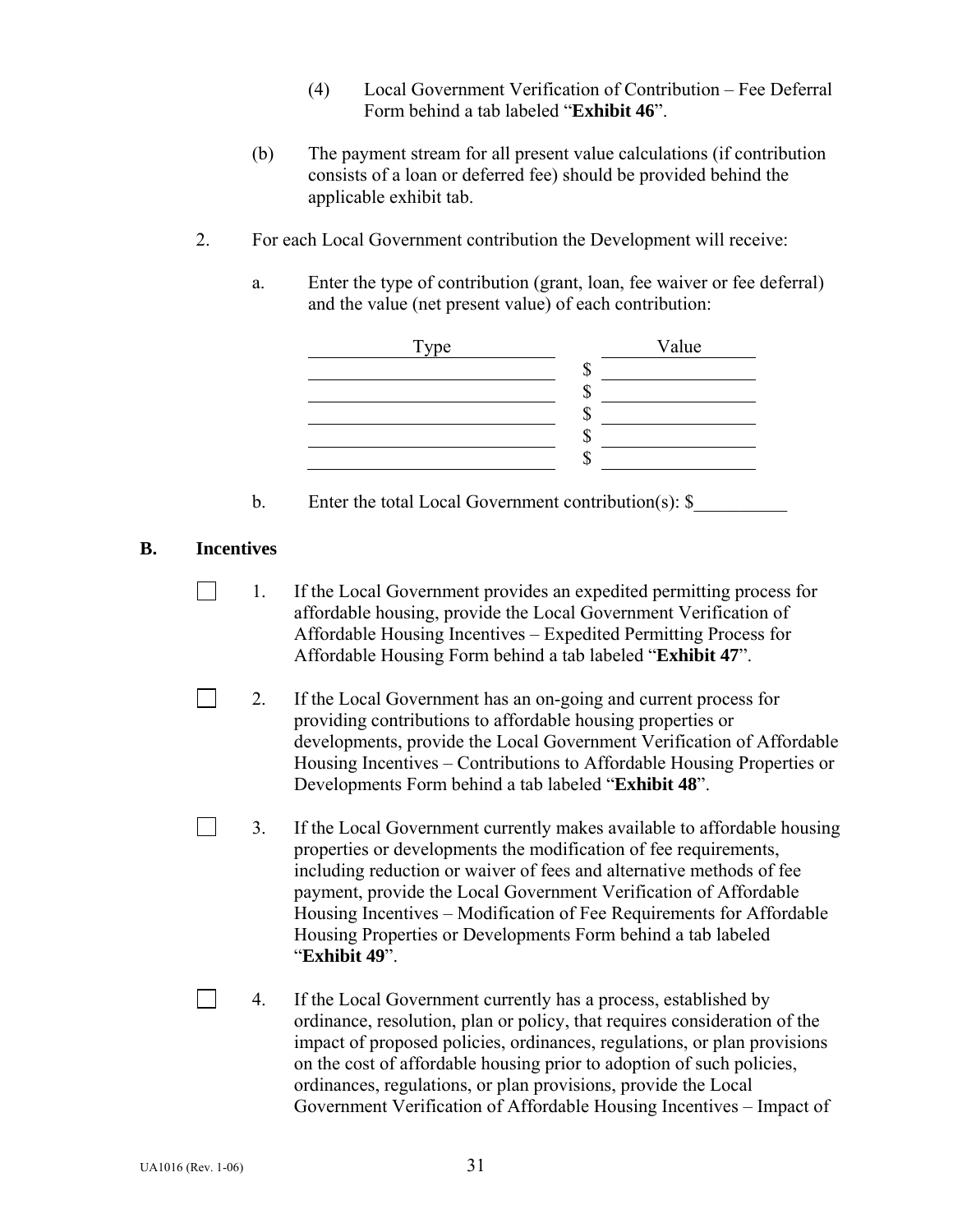Policies, Ordinances, Regulations or Plan Provisions on Cost of Affordable Housing Properties or Developments Form behind a tab labeled "**Exhibit 50**".

# **Part V. Financing**

### **A. Funding:**

1. Funding Request

| Tax-Exempt Multifamily Bonds       |    |
|------------------------------------|----|
| Taxable Multifamily Bonds          | \$ |
| SAIL.                              |    |
| Competitive HC (annual amount)     | S. |
| Non-competitive HC (annual amount) |    |
| <b>HOME</b>                        |    |

- 2. SAIL Applicants Is Applicant applying for a loan in excess of 25% of Total Development Cost?
- O Yes O No

 If "Yes", indicate below the eligibility requirement that has been satisfied to enable the Applicant to make such request:

 ○ (1) Non-Profit and public Sponsors which are able to secure grants, donations of land, or contributions from other sources collectively totaling at least 10% of Total Development Cost;

or

 ○ (2) Sponsors that maintain an 80% occupancy of residents qualifying as Farmworkers/Commercial Fishing Workers or Homeless as defined in 420.503(18), F.S., over the life of the loan.

If applicable, provide evidence of SAIL Applicant's eligibility to request a loan in excess of 25% of Total Development Cost behind a tab labeled **"Exhibit 51".**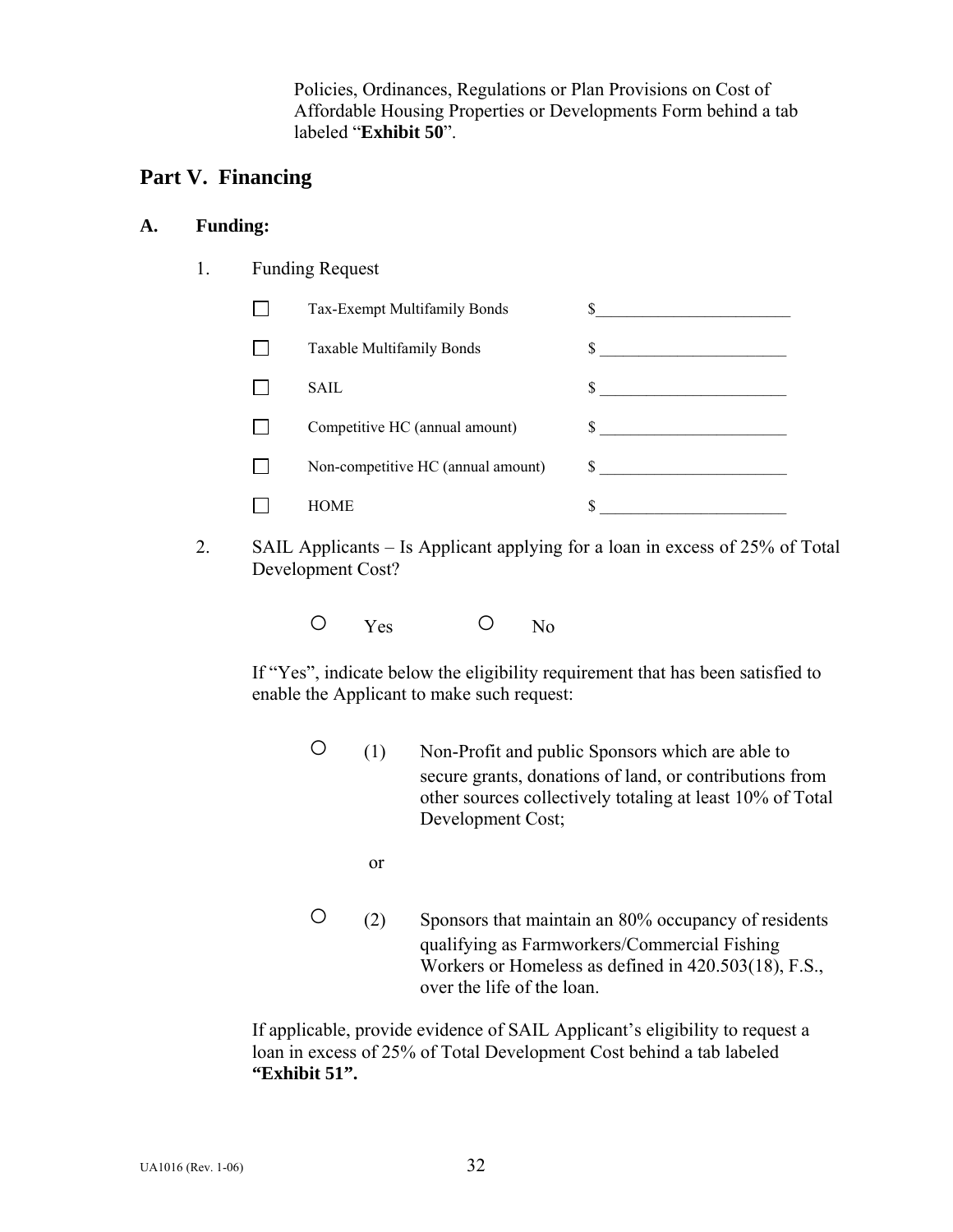3. HOME Applicants –

Total maximum HOME subsidy allowed: \$\_\_\_\_\_\_\_\_\_\_\_\_\_

 Provide a chart behind a tab labeled **"Exhibit 52"** showing the calculation of the total maximum HOME subsidy the Applicant may request based on the Corporation limits.

4. Designation (MMRB, SAIL and HC Applicants):

 If selecting HOPE VI or Front Porch Florida Community designation, Applicant must provide evidence of eligibility behind a tab labeled **"Exhibit 53"**.

5. a. Other Corporation funds that will be used as a source of financing for this construction project:

|     | Corporation Program | Corporation File<br># | Amount of Funding |
|-----|---------------------|-----------------------|-------------------|
|     | SAIL.               |                       |                   |
|     | Competitive HC      |                       |                   |
|     | Tax-Exempt MMRB     |                       |                   |
| 4   | <b>HOME</b>         |                       |                   |
|     | PL P                |                       |                   |
| (6) | Non-competitive HC  |                       |                   |
|     | Taxable MMRB        |                       |                   |

 b. If Local Government-issued Tax-Exempt Bond proceeds, excluding  $501(c)(3)$  bonds, will be used to finance this construction, provide the following information:

(Tax-Exempt Bond source) (Tax-Exempt Bond amount)

 $\mathbb S$ 

#### **B. Finance Documents**

All Applicants must complete the Development Cost Pro-Forma, the Detail/Explanation Sheet, if applicable, the Construction or Rehab Analysis, and the Permanent Analysis.

All Applicants must complete and attach the Commitment to Defer Developer Fee Form, if applicable, behind a tab labeled "**Exhibit 54**".

## **C. MMRB Applicants Only** (Threshold)

Provide the following information:

1. Credit Enhancer:

 $\mathcal{L}_\text{max} = \frac{1}{2} \sum_{i=1}^{n} \frac{1}{2} \sum_{i=1}^{n} \frac{1}{2} \sum_{i=1}^{n} \frac{1}{2} \sum_{i=1}^{n} \frac{1}{2} \sum_{i=1}^{n} \frac{1}{2} \sum_{i=1}^{n} \frac{1}{2} \sum_{i=1}^{n} \frac{1}{2} \sum_{i=1}^{n} \frac{1}{2} \sum_{i=1}^{n} \frac{1}{2} \sum_{i=1}^{n} \frac{1}{2} \sum_{i=1}^{n} \frac{1}{2} \sum_{i=1}^{n} \frac{1$